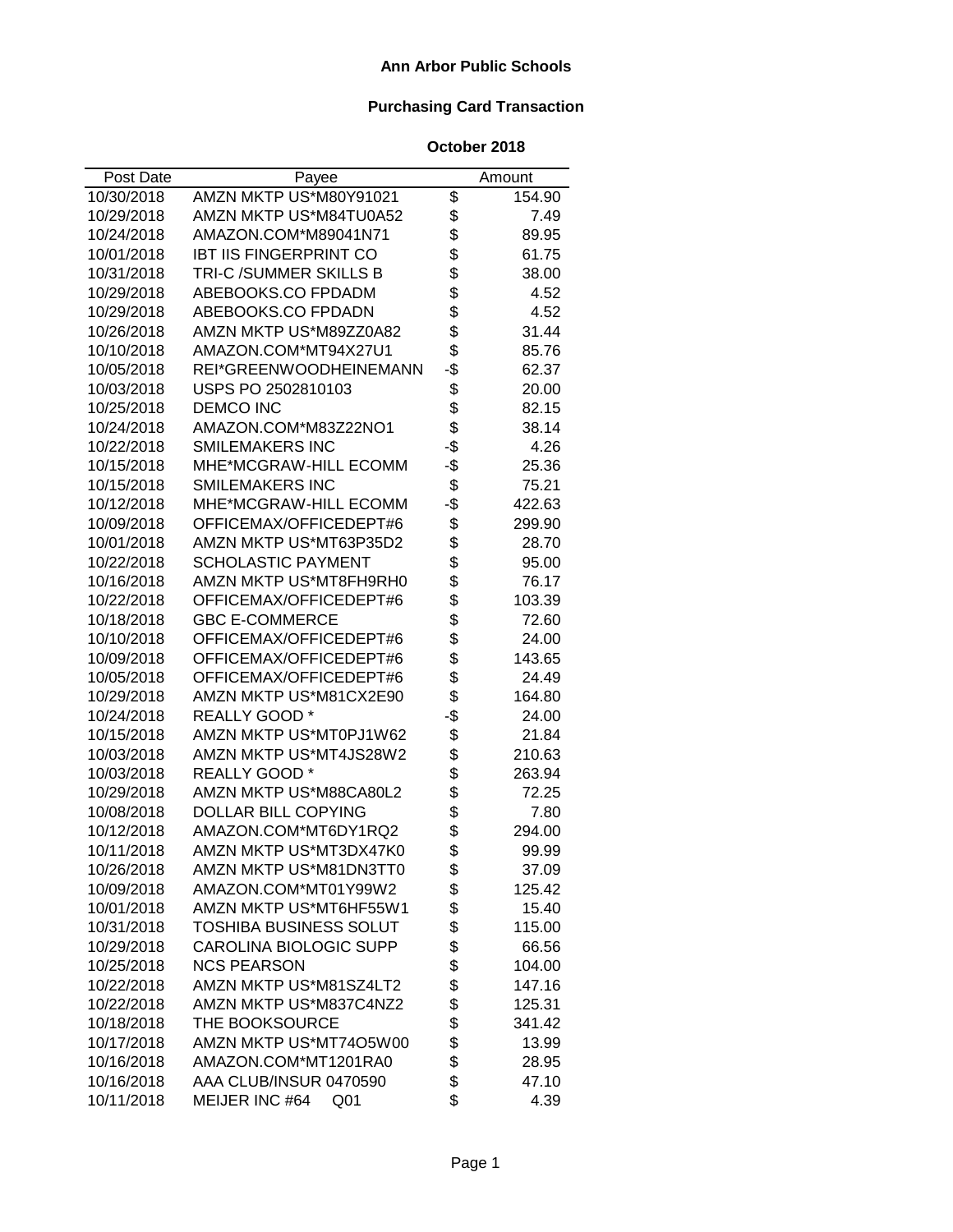| 10/10/2018 | AMAZON.COM*MT6627UC2          | \$  | 108.66 |
|------------|-------------------------------|-----|--------|
| 10/08/2018 | AMAZON.COM*MT5PB26H1          | \$  | 87.96  |
| 10/04/2018 | AMZN MKTP US*MT5T32QY2        | \$  | 39.98  |
| 10/03/2018 | TEACHERSPAYTEACHERS.CO        | \$  | 40.00  |
| 10/18/2018 | <b>QUILL CORPORATION</b>      | \$  | 60.96  |
| 10/16/2018 | NASCO FORT ATKINSON           | \$  | 7.40   |
| 10/16/2018 | NO TEARS LEARNING INC         | \$  | 31.25  |
| 10/12/2018 | NASCO FORT ATKINSON           | \$  | 7.40   |
| 10/26/2018 | ARBOR FARMS MARKET            | \$  | 11.97  |
| 10/24/2018 | <b>STAPLES</b><br>00115642    | \$  | 98.97  |
| 10/18/2018 | AMZN MKTP US*M86BW6CP0        | \$  | 40.97  |
| 10/08/2018 | TME*TIME EDUCATION            | \$  | 123.75 |
| 10/08/2018 | MHE*MCGRAW-HILL ECOMM         | \$  | 56.05  |
| 10/08/2018 | <b>SCHOLASTIC MAGAZINES</b>   | \$  | 45.32  |
| 10/11/2018 | AMZN MKTP US*MT2GG0700        | \$  | 9.99   |
| 10/10/2018 | SCHOOL-TECH, INC              | \$  | 156.84 |
| 10/08/2018 | REALLY GOOD*                  | \$  | 232.69 |
| 10/08/2018 | AMZN MKTP US*MT6SY5D20        | \$  | 125.00 |
| 10/04/2018 | THINK SOCIAL PUBLISHIN        | \$  | 58.67  |
| 10/03/2018 | TEACHERSPAYTEACHERS.CO        | \$  | 50.00  |
| 10/25/2018 | <b>FORUM COM PRINTING FAR</b> | \$  | 175.77 |
| 10/22/2018 | QUILL CORPORATION             | \$  | 185.48 |
| 10/15/2018 | <b>QUILL CORPORATION</b>      | \$  | 10.24  |
| 10/09/2018 | OFFICEMAX/OFFICEDEPT#6        | \$  | 381.66 |
| 10/29/2018 | <b>DEMCO INC</b>              | \$  | 137.21 |
| 10/25/2018 | AMAZON.COM*M84E57J82          | \$  | 25.17  |
| 10/29/2018 | <b>DEMCO INC</b>              | \$  | 144.67 |
| 10/22/2018 | AMAZON.COM*M877Z74A1          | \$  | 189.50 |
| 10/16/2018 | AMAZON.COM*MT27O3WW0          | \$  | 498.80 |
| 10/25/2018 | AMZN MKTP US*M84F163O1        | \$  | 112.00 |
| 10/18/2018 | <b>AMZN MKTP US</b>           | -\$ | 143.12 |
| 10/15/2018 | AMZN MKTP US*MT8V45WX2        | \$  | 143.12 |
| 10/08/2018 | 00623429985544<br>DELTA       | \$  | 541.40 |
| 10/08/2018 | ASSOC SUPERV AND CURR         | \$  | 88.00  |
| 10/08/2018 | TRAVEL INSURANCE POLIC        | \$  | 35.19  |
| 10/11/2018 | OFFICEMAX/DEPOT 6048          | \$  | 26.08  |
| 10/25/2018 | AMZN MKTP US*M89V60JJ0        | \$  | 83.31  |
| 10/08/2018 | POSITIVE PROMOTIONS IN        | \$  | 178.95 |
| 10/12/2018 | OFFICEMAX/OFFICEDEPT#6        | \$  | 16.05  |
| 10/12/2018 | OFFICEMAX/OFFICEDEPT#6        | \$  | 38.80  |
| 10/08/2018 | <b>USA CLEAN</b>              | \$  | 59.25  |
| 10/02/2018 | FIVE BELOW 570                | \$  | 72.00  |
| 10/15/2018 | AMZN MKTP US*MT9K95UP1        | \$  | 103.95 |
| 10/10/2018 | AMZN MKTP US*MT56S8710        | \$  | 15.88  |
| 10/08/2018 | USPS PO 2502820113            | \$  | 50.00  |
| 10/05/2018 | <b>FLOCABULARY</b>            | \$  | 120.00 |
| 10/12/2018 | <b>DEMCO INC</b>              | \$  | 120.40 |
| 10/11/2018 | OFFICEMAX/OFFICEDEPT#6        | \$  | 99.95  |
| 10/11/2018 | OFFICE DEPOT #1170            | \$  | 43.20  |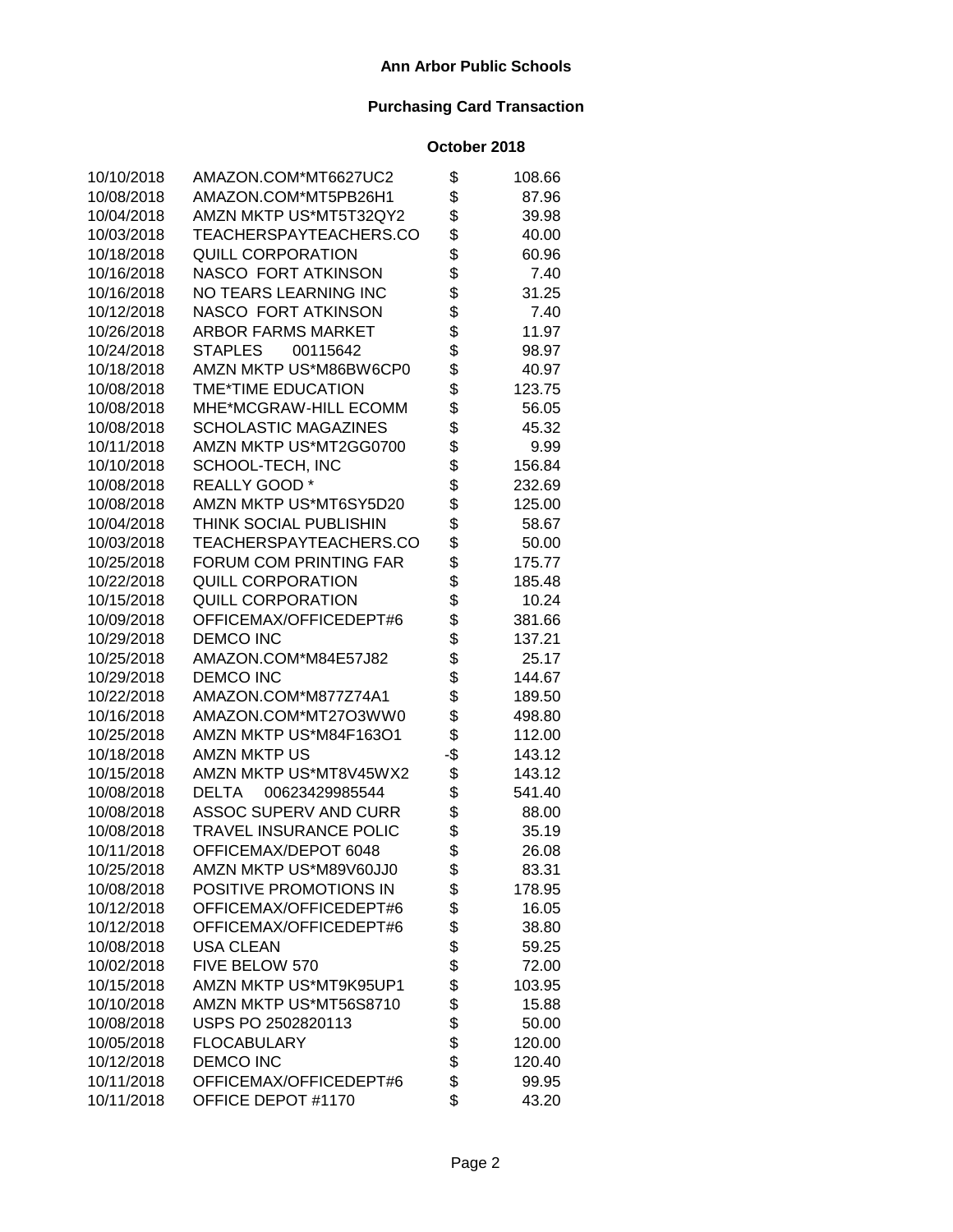| 10/05/2018 | J W PEPPER AND SON INC             | \$  | 662.79 |
|------------|------------------------------------|-----|--------|
| 10/08/2018 | AMZN MKTP US                       | -\$ | 349.49 |
| 10/05/2018 | <b>NCS PEARSON</b>                 | \$  | 344.50 |
| 10/08/2018 | <b>DEMCO INC</b>                   | \$  | 46.45  |
| 10/29/2018 | <b>RADISSON</b>                    | -\$ | 21.42  |
| 10/29/2018 | <b>RADISSON</b>                    | -\$ | 26.10  |
| 10/26/2018 | <b>RADISSON</b>                    | \$  | 540.31 |
| 10/26/2018 | <b>RADISSON</b>                    | \$  | 500.85 |
| 10/10/2018 | <b>EMU CONTINUING EDUCATI</b>      | \$  | 350.00 |
| 10/02/2018 | <b>SIGNUPGENIUS</b>                | \$  | 269.89 |
| 10/08/2018 | AMZN MKTP US*MT2RX57K2             | \$  | 599.99 |
| 10/10/2018 | AMZN MKTP US*MT6L51KC2             | \$  | 76.91  |
| 10/05/2018 | SSI*SCHOOL SPECIALTY               | \$  | 342.27 |
| 10/05/2018 | WASHTENAW COMMUNITY                | \$  | 35.00  |
| 10/11/2018 | AMZN MKTP US*MT4LN29F0             | \$  | 969.45 |
| 10/10/2018 | AMZN MKTP US*MT0SK7982             | \$  | 108.15 |
| 10/19/2018 | AMAZON.COM*M836M8O71               | \$  | 148.95 |
| 10/02/2018 | PAYPAL *CONJUGUEMOS                | \$  | 80.00  |
| 10/11/2018 | AMAZON.COM*MT9YF2750               | \$  | 38.59  |
| 10/04/2018 | AMZN MKTP US*MT3GS6642             | \$  | 84.95  |
| 10/11/2018 | AMAZON.COM*MT2ZD8RS2               | \$  | 111.72 |
| 10/08/2018 | AMZN MKTP US*MT2RX57K2             | \$  | 500.00 |
| 10/08/2018 | AMZN MKTP US*MT41I2S92             | \$  | 20.69  |
| 10/03/2018 | <b>EARTHSONGS</b>                  | \$  | 44.90  |
| 10/02/2018 | SQ *SQ *BILL HOLAB MUS             | \$  | 630.00 |
| 10/02/2018 | AMZN MKTP US*MT4AA6HX0             | \$  | 96.79  |
| 10/19/2018 | <b>QUILL CORPORATION</b>           | \$  | 36.89  |
| 10/18/2018 | <b>QUILL CORPORATION</b>           | \$  | 152.11 |
| 10/01/2018 | AMZN MKTP US*MT8CY35U2             | \$  | 57.98  |
| 10/05/2018 | FLINN SCIENTIFIC INC               | \$  | 59.70  |
| 10/04/2018 | AMZN MKTP US*MT6Z81Q90             | \$  | 39.90  |
| 10/23/2018 | <b>VWR INTERNATIONAL INC</b>       | \$  | 56.54  |
| 10/10/2018 | AMZN MKTP US*MT3S329N2             | \$  | 29.28  |
| 10/15/2018 | MEIJER INC #173<br>Q <sub>01</sub> | \$  | 155.71 |
| 10/10/2018 | AMZN MKTP US*MT5HV19S2             | \$  | 33.71  |
| 10/05/2018 | AMZN MKTP US*MT2N52QV0             | \$  | 245.69 |
| 10/30/2018 | AMZN MKTP US*M81Y74172             | \$  | 26.99  |
| 10/10/2018 | <b>ERGOTRON INC</b>                | \$  | 31.25  |
| 10/01/2018 | AMZN MKTP US*MT42F7VF1             | \$  | 167.85 |
| 10/01/2018 | AMZN MKTP US*MT1RP8V71             | \$  | 32.85  |
| 10/24/2018 | MEIJER INC #173<br>Q <sub>01</sub> | \$  | 9.98   |
| 10/23/2018 | REALLY GOOD*                       | \$  | 26.02  |
| 10/17/2018 | AMAZON.COM*MT0DF2YJ0               | \$  | 151.56 |
| 10/11/2018 | OFFICEMAX/OFFICEDEPT#6             | \$  | 143.13 |
| 10/09/2018 | OFFICEMAX/OFFICEDEPT#6             | \$  | 13.46  |
| 10/04/2018 | AMZN MKTP US*MT6RI78T0             | \$  | 6.10   |
| 10/25/2018 | ROOT STUDIOS 999                   | \$  | 75.00  |
| 10/15/2018 | MEIJER INC #64<br>Q <sub>01</sub>  | \$  | 60.06  |
| 10/01/2018 | MEIJER INC #64<br>Q <sub>01</sub>  | \$  | 100.19 |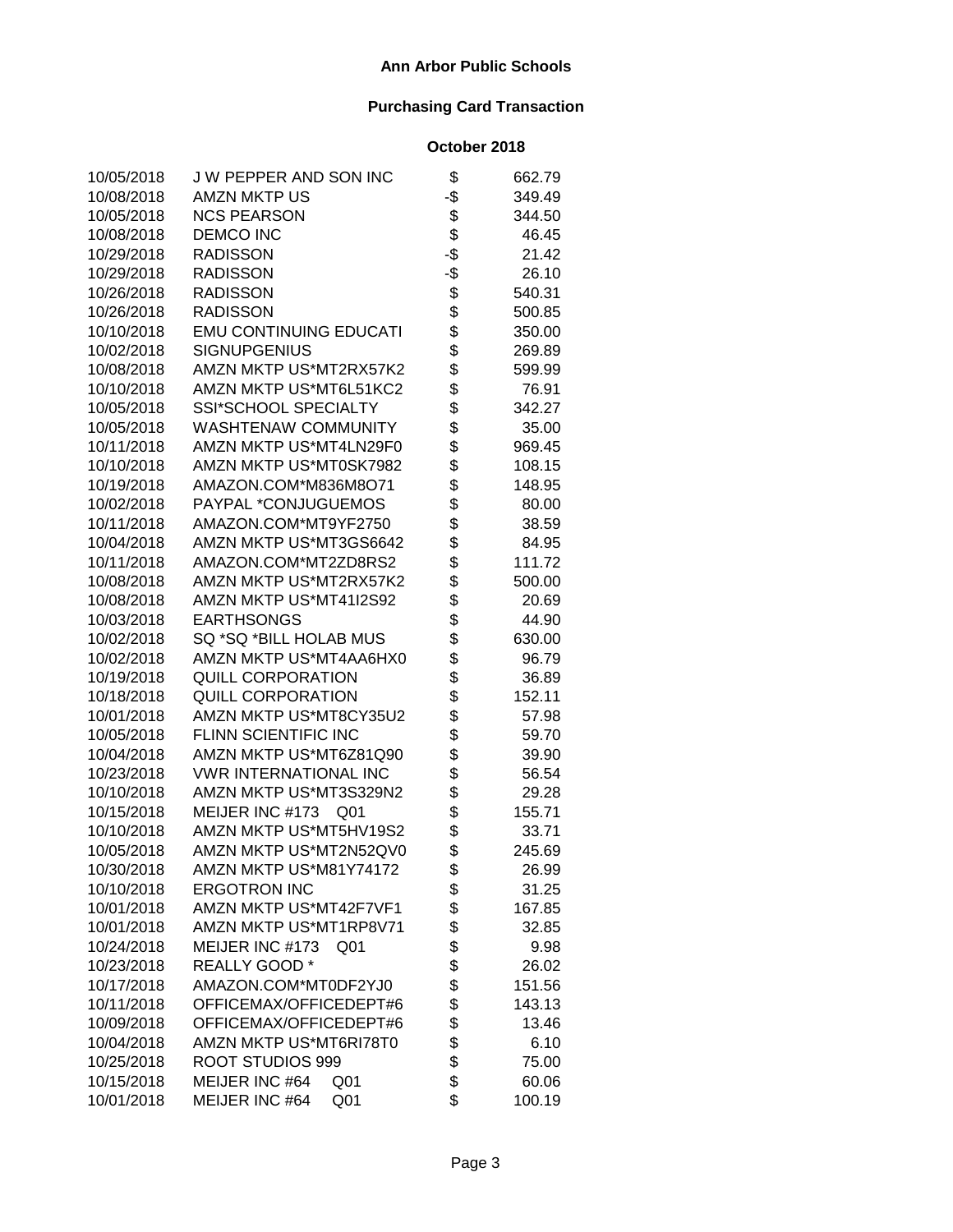| 10/12/2018 | <b>QUILL CORPORATION</b>       | \$  | 21.88    |
|------------|--------------------------------|-----|----------|
| 10/23/2018 | AMZN MKTP US*M80439ZU0         | \$  | 12.49    |
| 10/23/2018 | AMZN MKTP US*M845563D2         | \$  | 261.97   |
| 10/29/2018 | SQUARE *SQ *GO GREEN           | \$  | 28.54    |
| 10/17/2018 | <b>DELTA</b><br>00623442492175 | \$  | 650.40   |
| 10/16/2018 | <b>ASSOC SUPERV AND CURR</b>   | \$  | 499.00   |
| 10/16/2018 | <b>ASSOC SUPERV AND CURR</b>   | \$  | 499.00   |
| 10/16/2018 | <b>ASSOC SUPERV AND CURR</b>   | \$  | 599.00   |
| 10/16/2018 | <b>ASSOC SUPERV AND CURR</b>   | \$  | 499.00   |
| 10/16/2018 | ASSOC SUPERV AND CURR          | \$  | 499.00   |
| 10/16/2018 | <b>ASSOC SUPERV AND CURR</b>   | \$  | 499.00   |
| 10/16/2018 | ASSOC SUPERV AND CURR          | \$  | 599.00   |
| 10/16/2018 | <b>ASSOC SUPERV AND CURR</b>   | \$  | 599.00   |
| 10/16/2018 | <b>ASSOC SUPERV AND CURR</b>   | \$  | 499.00   |
| 10/16/2018 | <b>ASSOC SUPERV AND CURR</b>   | \$  | 599.00   |
| 10/15/2018 | AMERICAN ASSOC OF SCHO         | \$  | 910.00   |
| 10/10/2018 | 00623436564063<br><b>DELTA</b> | \$  | 530.40   |
| 10/10/2018 | AMERICAN ASSOC OF SCHO         | \$  | 1,500.00 |
| 10/05/2018 | <b>DELTA</b><br>00623427099724 | \$  | 568.40   |
| 10/04/2018 | OFFICEMAX/OFFICEDEPT#6         | \$  | 67.18    |
| 10/04/2018 | OFFICEMAX/OFFICEDEPT#6         | \$  | 111.15   |
| 10/03/2018 | OFFICEMAX/OFFICEDEPT#6         | \$  | 89.94    |
| 10/03/2018 | OFFICEMAX/OFFICEDEPT#6         | \$  | 56.69    |
| 10/04/2018 | AMZN MKTP US*MT8H298Q0         | \$  | 99.00    |
| 10/08/2018 | AMZN MKTP US*MT95B79D2         | \$  | 617.70   |
| 10/05/2018 | AMERICAN RED CROSS             | \$  | 69.66    |
| 10/03/2018 | OFFICEMAX/OFFICEDEPT#6         | \$  | 52.09    |
| 10/18/2018 | <b>REALITYWORKS</b>            | \$  | 100.00   |
| 10/08/2018 | AMZN MKTP US*MT41I2S92         | \$  | 18.45    |
| 10/17/2018 | AMZN MKTP US*MT0V52WR0         | \$  | 27.99    |
| 10/11/2018 | AMZN MKTP US*MT6XE0I32         | \$  | 13.12    |
| 10/08/2018 | AMZN MKTP US*MT6NR8DR2         | \$  | 22.69    |
| 10/04/2018 | AMZN MKTP US*MT5LX0Q21         | \$  | 20.42    |
| 10/16/2018 | AMAZON.COM*MT3JH4R01           | \$  | 30.94    |
| 10/10/2018 | STARR GLOBAL LEARNING          | -\$ | 1.50     |
| 10/01/2018 | AMZN MKTP US*MT3TL4MC1         | \$  | 129.98   |
| 10/11/2018 | <b>FIRST BOOK</b>              | \$  | 109.20   |
| 10/16/2018 | AMZN MKTP US*MT8FH9RH0         | \$  | 173.16   |
| 10/15/2018 | GOOSECHASE.COM K-12 ED         | \$  | 49.00    |
| 10/16/2018 | <b>DOOLINS</b>                 | \$  | 17.75    |
| 10/30/2018 | <b>DELTA</b><br>00623457703201 | \$  | 256.40   |
| 10/30/2018 | AMERICAN ASSOC OF SCHO         | \$  | 910.00   |
| 10/19/2018 | <b>HYATT CENTRIC PARK CIT</b>  | \$  | 405.56   |
| 10/19/2018 | <b>HYATT CENTRIC PK CTY F</b>  | \$  | 25.05    |
| 10/17/2018 | <b>HYATT CENTRIC PK CTY F</b>  | \$  | 26.16    |
| 10/17/2018 | <b>HYATT CENTRIC PK CTY F</b>  | \$  | 8.48     |
| 10/10/2018 | AMERICAN ASSOC OF SCHO         | \$  | 4,500.00 |
| 10/09/2018 | *SQ *MME<br><b>SQUARE</b>      | \$  | 220.00   |
| 10/04/2018 | SOARING EAGLE HOTEL            | \$  | 113.40   |
|            |                                |     |          |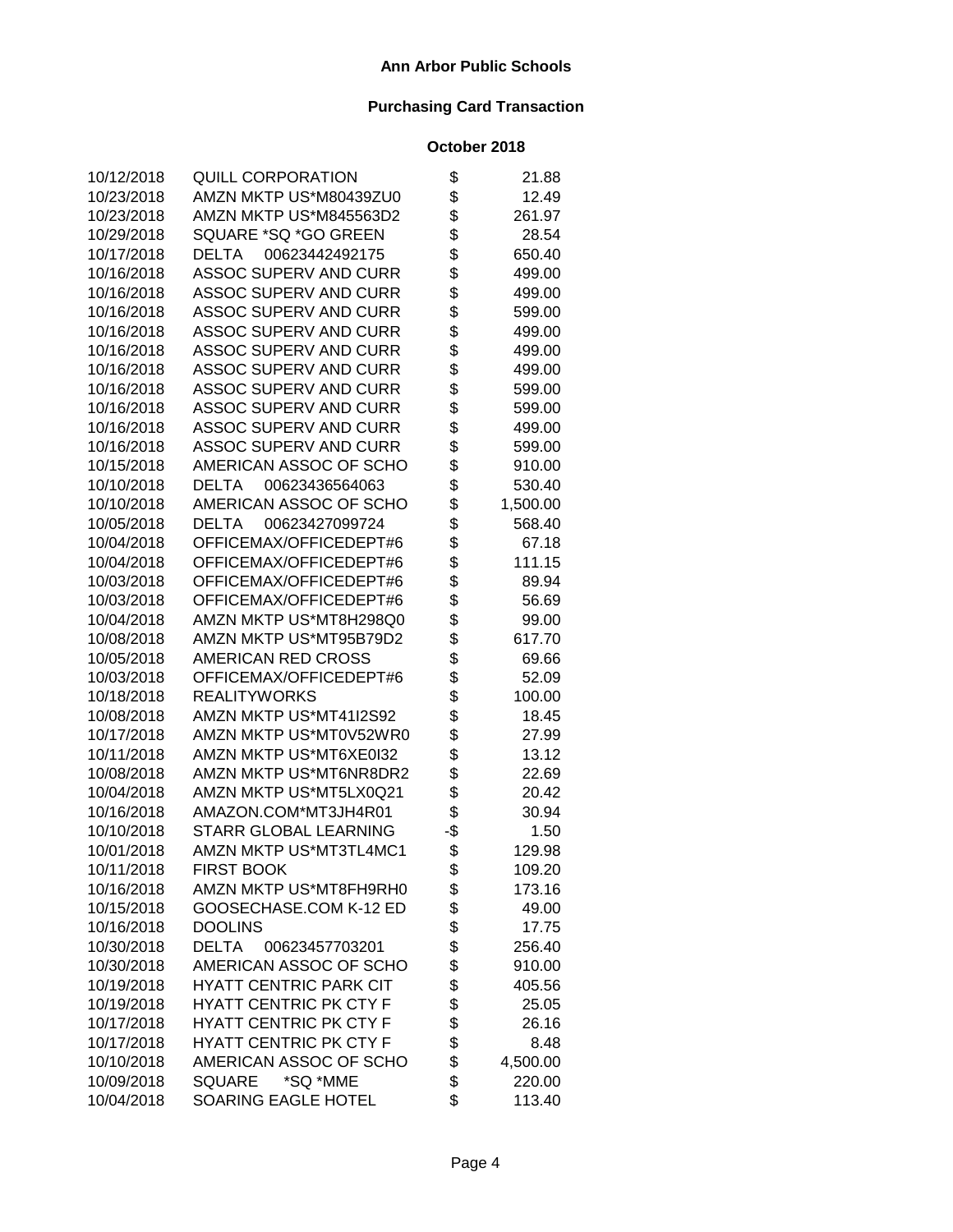| 10/04/2018 | SOARING EAGLE HOTEL            | \$  | 113.40   |
|------------|--------------------------------|-----|----------|
| 10/10/2018 | <b>TREETOPS LODGING</b>        | \$  | 219.00   |
| 10/09/2018 | <b>SQUARE</b><br>*SQ *MME      | \$  | 220.00   |
| 10/04/2018 | SOARING EAGLE HOTEL            | \$  | 113.40   |
| 10/04/2018 | SOARING EAGLE HOTEL            | \$  | 113.40   |
| 10/01/2018 | NATIONAL COUNCIL FOR T         | \$  | 40.00    |
| 10/01/2018 | MICHIGAN WORLD LANGUAG         | \$  | 90.00    |
| 10/19/2018 | <b>MCTM</b>                    | \$  | 130.00   |
| 10/19/2018 | <b>MCTM</b>                    | \$  | 130.00   |
| 10/18/2018 | <b>MCTM</b>                    | \$  | 130.00   |
| 10/17/2018 | <b>MCTM</b>                    | \$  | 130.00   |
| 10/15/2018 | <b>MCTM</b>                    | \$  | 130.00   |
| 10/18/2018 | <b>MISSION POINT RESORT</b>    | -\$ | 6.90     |
| 10/08/2018 | <b>MISSION POINT RESORT</b>    | \$  | 115.90   |
| 10/08/2018 | AMERICAN RED CROSS             | \$  | 300.00   |
| 10/31/2018 | AMERICAN 00172200619765        | \$  | 192.80   |
| 10/31/2018 | 01672200732705<br>UNITED       | \$  | 192.80   |
| 10/30/2018 | EXPEDIA 7388690705135          | \$  | 3.16     |
| 10/29/2018 | <b>TED CONFERENCES</b>         | \$  | 1,500.00 |
| 10/25/2018 | EB SCIENCE AND LITERA          | \$  | 215.24   |
| 10/23/2018 | EB SCIENCE AND LITERA          | \$  | 215.24   |
| 10/19/2018 | SQ<br>*SQ *MASSP               | \$  | 1,500.00 |
| 10/12/2018 | MI ASSOC SCH ADM               | \$  | 670.00   |
| 10/11/2018 | <b>GENESEE INTERMEDIATE S</b>  | \$  | 165.00   |
| 10/11/2018 | <b>GENESEE INTERMEDIATE S</b>  | \$  | 165.00   |
| 10/11/2018 | <b>GENESEE INTERMEDIATE S</b>  | \$  | 165.00   |
| 10/26/2018 | <b>PESI INC</b>                | \$  | 599.97   |
| 10/08/2018 | <b>DELTA</b><br>00623428001372 | \$  | 530.40   |
| 10/08/2018 | <b>DELTA</b><br>00615085486702 | \$  | 14.99    |
| 10/04/2018 | WASHTENAWCHILDREN.ORG          | \$  | 70.00    |
| 10/08/2018 | <b>DELTA</b><br>00615088755396 | \$  | 14.99    |
| 10/08/2018 | <b>DELTA</b><br>00623429685911 | \$  | 530.40   |
| 10/05/2018 | SOARING EAGLE HOTEL            | \$  | 113.40   |
| 10/04/2018 | SOARING EAGLE HOTEL            | \$  | 113.40   |
| 10/03/2018 | *SQ *MME<br>SQUARE             | \$  | 220.00   |
| 10/18/2018 | <b>COUNTRY INN AND SUITES</b>  | \$  | 272.48   |
| 10/18/2018 | <b>COUNTRY INN AND SUITES</b>  | \$  | 272.48   |
| 10/18/2018 | <b>COUNTRY INN AND SUITES</b>  | \$  | 272.48   |
| 10/08/2018 | SQU*SQ *SHAPE MICHIGAN         | \$  | 210.00   |
| 10/31/2018 | <b>GVSU WEB PAYMENTS</b>       | \$  | 10.00    |
| 10/30/2018 | PAYPAL *UNIVERSITYM            | \$  | 50.00    |
| 10/30/2018 | PAYPAL *UNIVERSITYM            | \$  | 50.00    |
| 10/29/2018 | <b>RADISSON</b>                | \$  | 303.50   |
| 10/04/2018 | <b>DELTA</b><br>00623422926943 | \$  | 280.40   |
| 10/29/2018 | SQ *SQ *IB SCHOOLS OF          | \$  | 150.00   |
| 10/29/2018 | SQ *SQ *IB SCHOOLS OF          | \$  | 150.00   |
| 10/29/2018 | SQ *SQ *IB SCHOOLS OF          | \$  | 150.00   |
| 10/29/2018 | SQ *SQ *IB SCHOOLS OF          | \$  | 150.00   |
| 10/29/2018 | SQ *SQ *IB SCHOOLS OF          | \$  | 150.00   |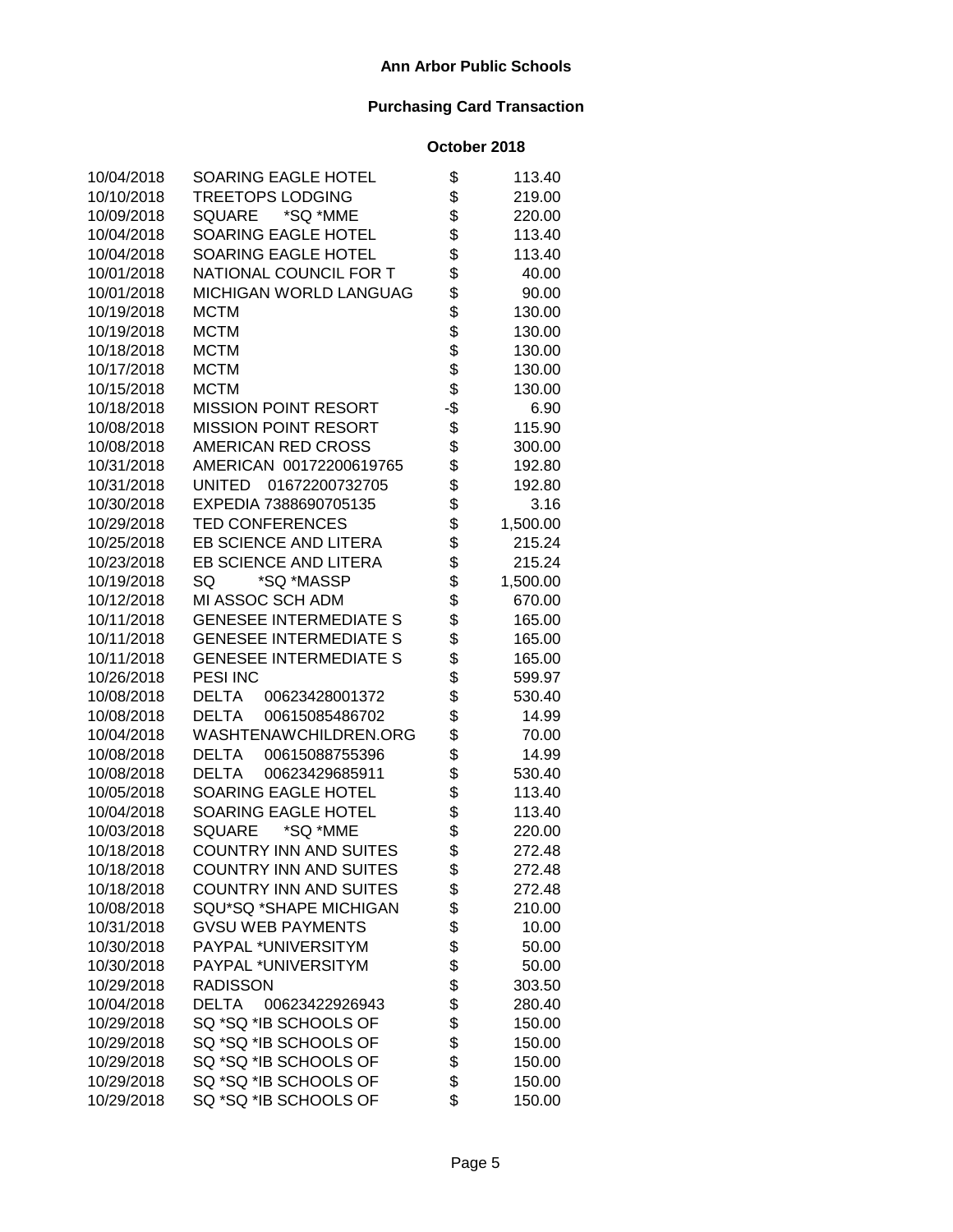| 10/29/2018 | SQ *SQ *IB SCHOOLS OF             | \$  | 150.00   |
|------------|-----------------------------------|-----|----------|
| 10/29/2018 | SQ *SQ *IB SCHOOLS OF             | \$  | 150.00   |
| 10/29/2018 | SQ *SQ *IB SCHOOLS OF             | \$  | 150.00   |
| 10/29/2018 | SQ *SQ *IB SCHOOLS OF             | \$  | 150.00   |
| 10/29/2018 | SQ *SQ *IB SCHOOLS OF             | \$  | 150.00   |
| 10/29/2018 | SQ *SQ *IB SCHOOLS OF             | \$  | 150.00   |
| 10/29/2018 | SQ *SQ *IB SCHOOLS OF             | \$  | 150.00   |
| 10/29/2018 | SQ *SQ *IB SCHOOLS OF             | \$  | 150.00   |
| 10/29/2018 | SQ *SQ *IB SCHOOLS OF             | \$  | 150.00   |
| 10/29/2018 | SQ *SQ *IB SCHOOLS OF             | \$  | 150.00   |
| 10/26/2018 | MEIJER INC #64<br>Q <sub>01</sub> | \$  | 17.20    |
| 10/12/2018 | MEIJER INC #64<br>Q <sub>01</sub> | \$  | 11.63    |
| 10/29/2018 | DOLLAR BILL COPYING               | \$  | 147.49   |
| 10/29/2018 | DOLLAR BILL COPYING               | \$  | 899.20   |
| 10/12/2018 | A-1 RENTAL                        | \$  | 285.50   |
| 10/17/2018 | <b>BOOKMASTERS INC</b>            | \$  | 172.62   |
| 10/16/2018 | PAYPAL *MICHAELCHAN               | \$  | 50.00    |
| 10/02/2018 | <b>UNCLE JIMS WORM FAR</b>        | \$  | 82.62    |
| 10/02/2018 | <b>UNCLE JIMS WORM FAR</b>        | \$  | 57.06    |
| 10/02/2018 | <b>UNCLE JIMS WORM FAR</b>        | \$  | 33.90    |
| 10/02/2018 | UNCLE JIMS WORM FAR               | \$  | 61.85    |
| 10/02/2018 | PAYPAL *DISCOUNTOWL               | \$  | 1,214.90 |
| 10/02/2018 | <b>UNCLE JIMS WORM FAR</b>        | \$  | 31.51    |
| 10/02/2018 | <b>UNCLE JIMS WORM FAR</b>        | \$  | 82.62    |
| 10/02/2018 | UNCLE JIMS WORM FAR               | \$  | 57.06    |
| 10/02/2018 | UNCLE JIMS WORM FAR               | \$  | 57.06    |
| 10/01/2018 | <b>UNCLE JIMS WORM FAR</b>        | \$  | 57.06    |
| 10/01/2018 | <b>UNCLE JIMS WORM FAR</b>        | \$  | 57.06    |
| 10/01/2018 | <b>UNCLE JIMS WORM FAR</b>        | \$  | 31.51    |
| 10/01/2018 | UNCLE JIMS WORM FAR               | \$  | 82.62    |
| 10/01/2018 | <b>UNCLE JIMS WORM FAR</b>        | \$  | 57.06    |
| 10/01/2018 | <b>UNCLE JIMS WORM FAR</b>        | \$  | 133.73   |
| 10/31/2018 | ROBOTSHOP.COM                     | \$  | 79.98    |
| 10/26/2018 | <b>CROWN AWARDS INC</b>           | \$  | 669.24   |
| 10/29/2018 | <b>VEX ROBOTICS INC</b>           | \$  | 272.57   |
| 10/12/2018 | <b>VEX ROBOTICS INC</b>           | \$  | 73.32    |
| 10/09/2018 | SSI*SCHOOL SPECIALTY              | \$  | 31.68    |
| 10/08/2018 | <b>VEX ROBOTICS INC</b>           | \$  | 180.50   |
| 10/03/2018 | SPARKFUN ELECTRONICS              | \$  | 1,483.40 |
| 10/31/2018 | AMZN MKTP US*M85CL1P82            | \$  | 39.99    |
| 10/31/2018 | AMZN MKTP US*M887N31I0            | \$  | 29.99    |
| 10/04/2018 | AMAZON.COM*MT9P97682              | \$  | 180.00   |
| 10/01/2018 | AMZN MKTP US*MT0U595H2            | \$  | 57.98    |
| 10/02/2018 | ANN ARBOR NEWS CIRC               | \$  | 92.80    |
| 10/24/2018 | PANERA BREAD #600876              | \$  | 178.93   |
| 10/23/2018 | PANERA BREAD #600876              | \$  | 10.00    |
| 10/22/2018 | JIMMY JOHNS # 90016 M             | \$  | 37.80    |
| 10/24/2018 | JIMMY JOHNS # 90028 -             | \$  | 52.86    |
| 10/24/2018 | POTBELLY #26                      | -\$ | 13.35    |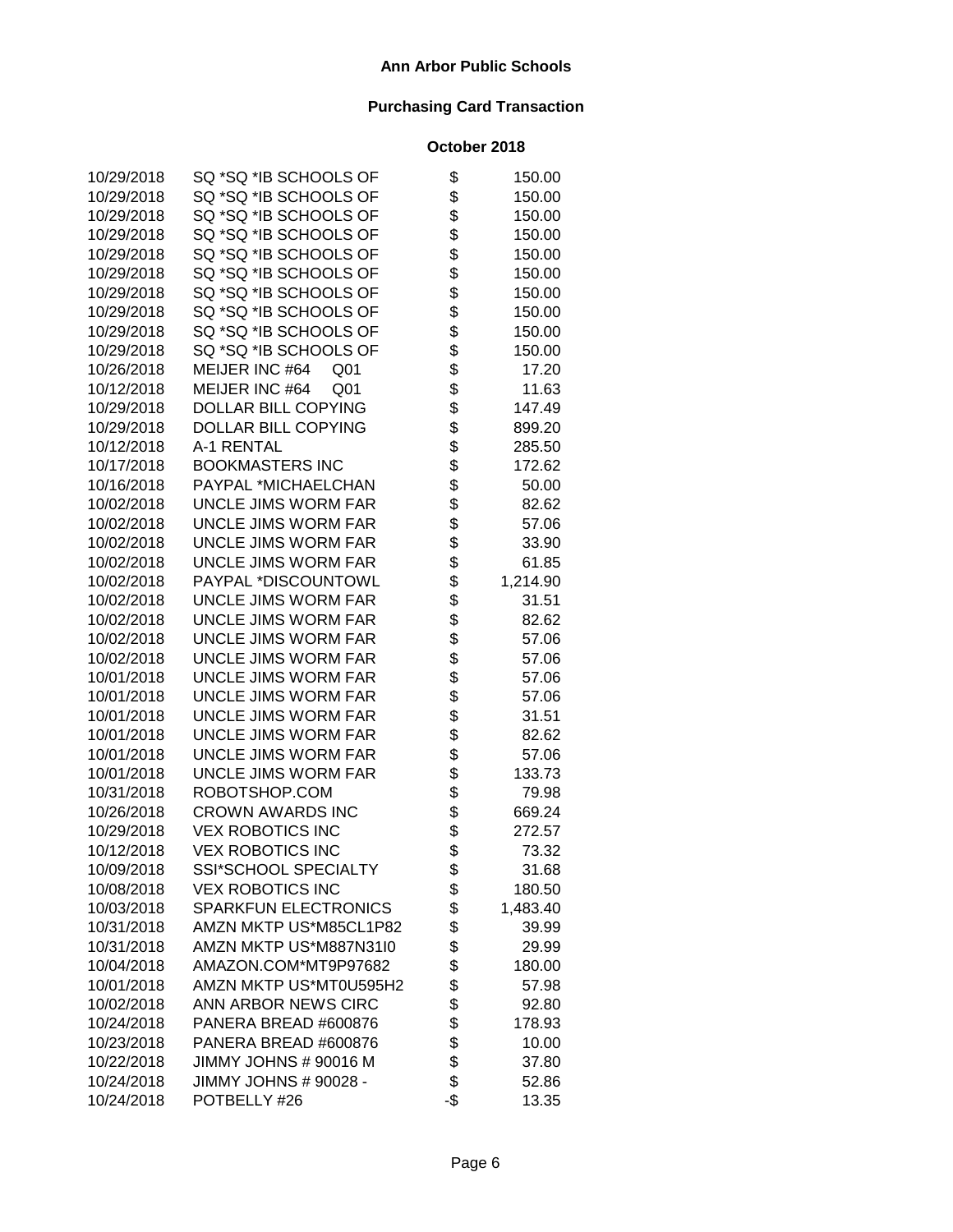| 10/22/2018 | JIMMY JOHNS # 90030 -          | -\$ | 5.15     |
|------------|--------------------------------|-----|----------|
| 10/10/2018 | KROGER #365                    | \$  | 72.91    |
| 10/15/2018 | OFFICEMAX/OFFICEDEPT#6         | \$  | 26.28    |
| 10/03/2018 | AMAZON.COM*MT0S66BB1           | \$  | 359.10   |
| 10/15/2018 | AMZN MKTP US*MT2JY9UK1         | \$  | 29.95    |
| 10/12/2018 | AMZN MKTP US*MT8BC8RR2         | \$  | 22.99    |
| 10/01/2018 | AMZN MKTP US*MT31O3530         | \$  | 19.48    |
| 10/25/2018 | AMAZON.COM*M852W0330           | \$  | 90.72    |
| 10/24/2018 | AMAZON.COM*M85GA23C0           | \$  | 635.04   |
| 10/25/2018 | KROGER #365                    | \$  | 19.99    |
| 10/04/2018 | <b>ASSOC SUPERV AND CURR</b>   | \$  | 164.00   |
| 10/04/2018 | ASSOC SUPERV AND CURR          | \$  | 89.00    |
| 10/01/2018 | MICHIGAN WORLD LANGUAG         | \$  | 35.00    |
| 10/31/2018 | AMZN MKTP US*M88BO8PC1         | \$  | 411.40   |
| 10/26/2018 | AMZN MKTP US*M83CY2JR1         | \$  | 5.97     |
| 10/15/2018 | AMAZON.COM*MT7AR0IC0           | \$  | 106.39   |
| 10/15/2018 | AMAZON.COM*MT7MU6YB2           | \$  | 235.63   |
| 10/09/2018 | AMZN MKTP US*MT3M669I2         | \$  | 5.16     |
| 10/09/2018 | AMZN MKTP US*MT9IO5DW1         | \$  | 8.58     |
| 10/09/2018 | AMZN MKTP US*MT5TZ4KF2         | \$  | 6.75     |
| 10/09/2018 | AMZN MKTP US*MT01B52Q2         | \$  | 22.49    |
| 10/08/2018 | AMZN MKTP US*MT0WO0SW0         | \$  | 10.39    |
| 10/10/2018 | AMAZON.COM*MT5H32U82           | \$  | 79.19    |
| 10/08/2018 | AMZN MKTP US*MT20S6KF1         | \$  | 18.61    |
| 10/11/2018 | AMZN MKTP US*MT1K48IT2         | \$  | 599.97   |
| 10/19/2018 | AMZN MKTP US*M88HX74O2         | \$  | 774.96   |
| 10/16/2018 | AMZN MKTP US*MT1BU6WW1         | \$  | 644.71   |
| 10/11/2018 | AMZN MKTP US*MT71922U1         | \$  | 49.98    |
| 10/11/2018 | AMZN MKTP US*MT9IZ62E1         | \$  | 26.99    |
| 10/08/2018 | <b>DELTA</b><br>00623423745280 | \$  | 530.40   |
| 10/26/2018 | VISTAPR*VISTAPRINT.COM         | \$  | 32.98    |
| 10/01/2018 | <b>BUSCH'S #1035</b>           | \$  | 48.83    |
| 10/22/2018 | VISTAPR*VISTAPRINT.COM         | \$  | 45.45    |
| 10/08/2018 | DOLLAR TREE                    | \$  | 27.00    |
| 10/08/2018 | <b>DOLLAR TREE</b>             | \$  | 1.56     |
| 10/05/2018 | KROGER #688                    | \$  | 33.48    |
| 10/31/2018 | <b>MARRIOTT ANN ARBOR</b>      | \$  | 4,363.20 |
| 10/15/2018 | DISPUTE RESOLUTION CEN         | \$  | 50.00    |
| 10/12/2018 | PANERA BREAD #600874           | \$  | 86.53    |
| 10/01/2018 | PANERA BREAD #600874           | \$  | 51.03    |
| 10/31/2018 | CANVA 02128-3116017            | \$  | 10.00    |
| 10/25/2018 | OFFICEMAX/OFFICEDEPT#6         | \$  | 10.59    |
| 10/25/2018 | OFFICEMAX/OFFICEDEPT#6         | \$  | 164.81   |
| 10/22/2018 | PRO PANELS/ MD ENTE            | \$  | 657.00   |
| 10/18/2018 | GFS STORE #1973                | \$  | 125.53   |
| 10/16/2018 | <b>CANVA FOR WORK MONTHLY</b>  | \$  | 38.85    |
| 10/15/2018 | PIKTOCHARTCO*1879D1KDV         | \$  | 29.00    |
| 10/15/2018 | CANVA 02110-4866402            | \$  | 10.00    |
| 10/11/2018 | CANVA 02108-2537894            | \$  | 10.00    |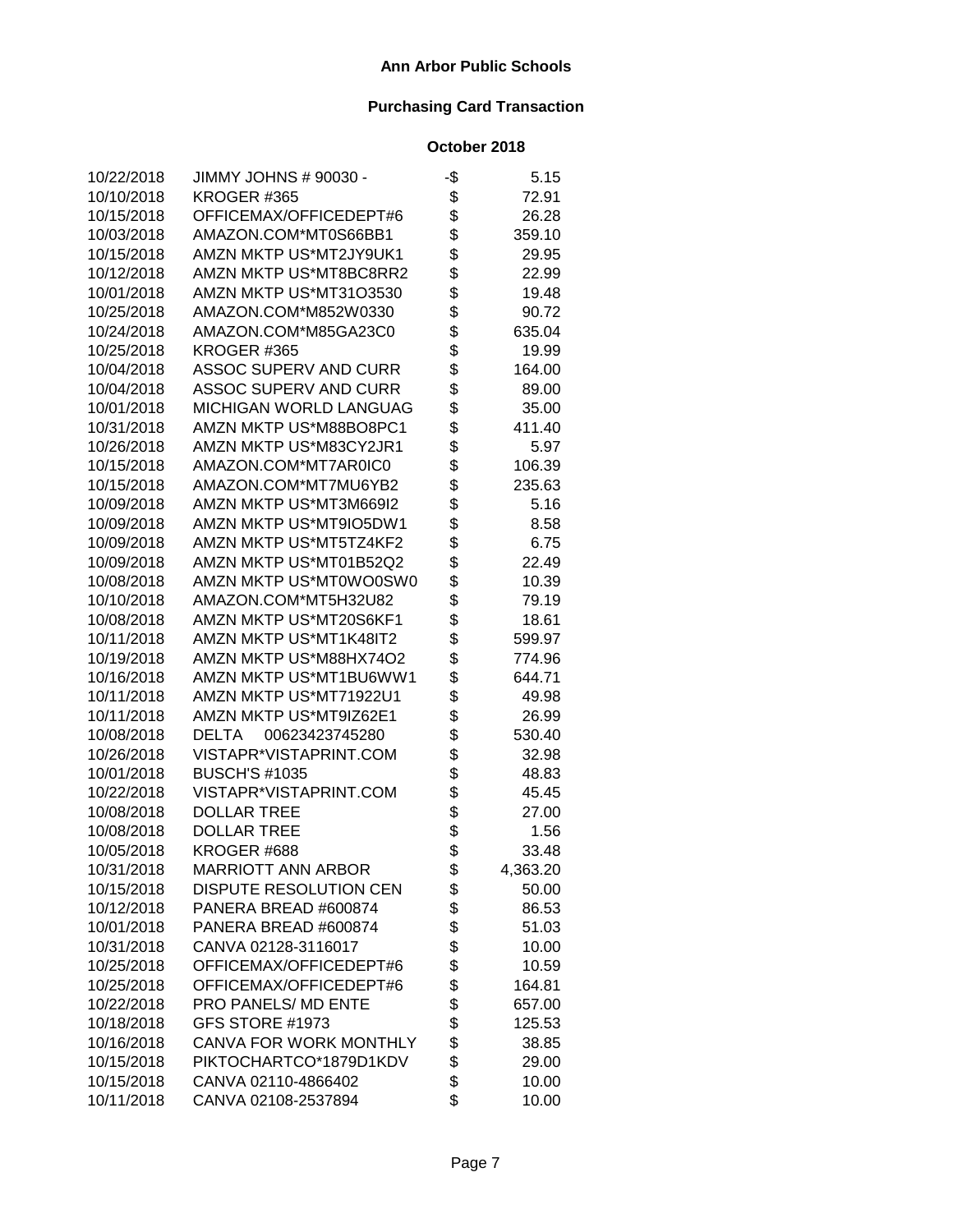| 10/09/2018 | ALLEGRA PRINT & IMAGIN         | \$       | 616.55 |
|------------|--------------------------------|----------|--------|
| 10/08/2018 | CANVA 02103-4574347            | \$       | 10.00  |
| 10/05/2018 | OFFICEMAX/OFFICEDEPT#6         | \$       | 68.79  |
| 10/25/2018 | DOLLAR BILL COPYING            | \$       | 64.48  |
| 10/25/2018 | DOLLAR BILL COPYING            | \$       | 93.24  |
| 10/17/2018 | THE BALLOONEY BIN              | \$       | 456.99 |
| 10/12/2018 | PAYPAL *PARTYPASTRI            | \$       | 407.11 |
| 10/12/2018 | <b>SPEEDY BUTTONS</b>          | \$       | 170.44 |
| 10/23/2018 | <b>DISPUTE RESOLUTION CEN</b>  | \$       | 50.00  |
| 10/08/2018 | MI ASSOC SCH ADM               | \$       | 200.00 |
| 10/29/2018 | <b>EMBASSY SUITES ALXNDR</b>   | \$       | 561.26 |
| 10/05/2018 | <b>DELTA</b><br>00623421757372 | \$       | 505.30 |
| 10/08/2018 | JIMMY JOHNS # 90016 M          | \$       | 10.97  |
| 10/05/2018 | PANERA BREAD #600874           | \$       | 360.75 |
| 10/26/2018 | AMZN MKTP US*M84WU7TJ0         | \$       | 56.92  |
| 10/25/2018 | INT*IN *LABELLE PHOTOG         | \$       | 190.80 |
| 10/03/2018 | SP * MOTAWI TILEWORKS          | \$       | 125.50 |
| 10/22/2018 | AMZN MKTP US*M88WZ3FQ1         | \$       | 239.74 |
| 10/05/2018 | MI ASSOC SCH ADM               | \$       | 100.00 |
| 10/09/2018 | <b>ASSOC SUPERV AND CURR</b>   | \$       | 59.00  |
| 10/01/2018 | NATIONAL COUNCIL FOR T         | \$       | 40.00  |
| 10/08/2018 | <b>USPS.COM CLICKNSHIP</b>     | \$       | 113.90 |
| 10/10/2018 | USPS PO 2562000160             | \$       | 20.80  |
| 10/03/2018 | USPS PO 2502810107             | \$<br>\$ | 8.57   |
| 10/26/2018 | USPS PO 2518300118             |          | 8.75   |
| 10/10/2018 | USPS PO 2518300118             | \$       | 2.47   |
| 10/04/2018 | PANERA BREAD #600874           | \$       | 47.97  |
| 10/04/2018 | GFS STORE #1973                | \$       | 13.07  |
| 10/01/2018 | GFS STORE #1973                | \$       | 47.96  |
| 10/18/2018 | AMZN MKTP US*M83FV34N2         | \$       | 58.19  |
| 10/11/2018 | AMZN MKTP US*MT6YD57O0         | \$       | 49.95  |
| 10/02/2018 | PAYPAL *MI ASCD                | \$       | 20.00  |
| 10/24/2018 | <b>SCHOOL HEALTH CORP</b>      | \$       | 36.57  |
| 10/12/2018 | TOSHIBA BUSINESS SOLUT         | \$       | 115.00 |
| 10/12/2018 | <b>QUILL CORPORATION</b>       | \$       | 129.99 |
| 10/08/2018 | AMZN MKTP US*MT2IT56I1         | \$       | 39.65  |
| 10/08/2018 | SAMSCLUB #6667                 | \$       | 572.58 |
| 10/25/2018 | OFFICEMAX/OFFICEDEPT#6         | \$       | 20.89  |
| 10/19/2018 | OFFICEMAX/OFFICEDEPT#6         | \$       | 10.49  |
| 10/15/2018 | 4IMPRINT                       | \$       | 127.93 |
| 10/04/2018 | OFFICE DEPOT #1170             | \$       | 6.96   |
| 10/04/2018 | OFFICEMAX/OFFICEDEPT#6         | \$       | 46.34  |
| 10/17/2018 | AMZN MKTP US*MT0V52WR0         | \$       | 197.89 |
| 10/24/2018 | RPS ANN ARBOR-PASSPQ02         | \$       | 2.55   |
| 10/23/2018 | RPS ANN ARBOR-PASSPQ02         | \$       | 2.12   |
| 10/22/2018 | RPS ANN ARBOR-PASSPQ02         | \$       | 3.40   |
| 10/11/2018 | RPS ANN ARBOR-PASSPQ02         | \$       | 0.85   |
| 10/11/2018 | RPS ANN ARBOR-PASSPQ02         | \$       | 0.85   |
| 10/03/2018 | RPS ANN ARBOR-PASSPQ02         | \$       | 3.40   |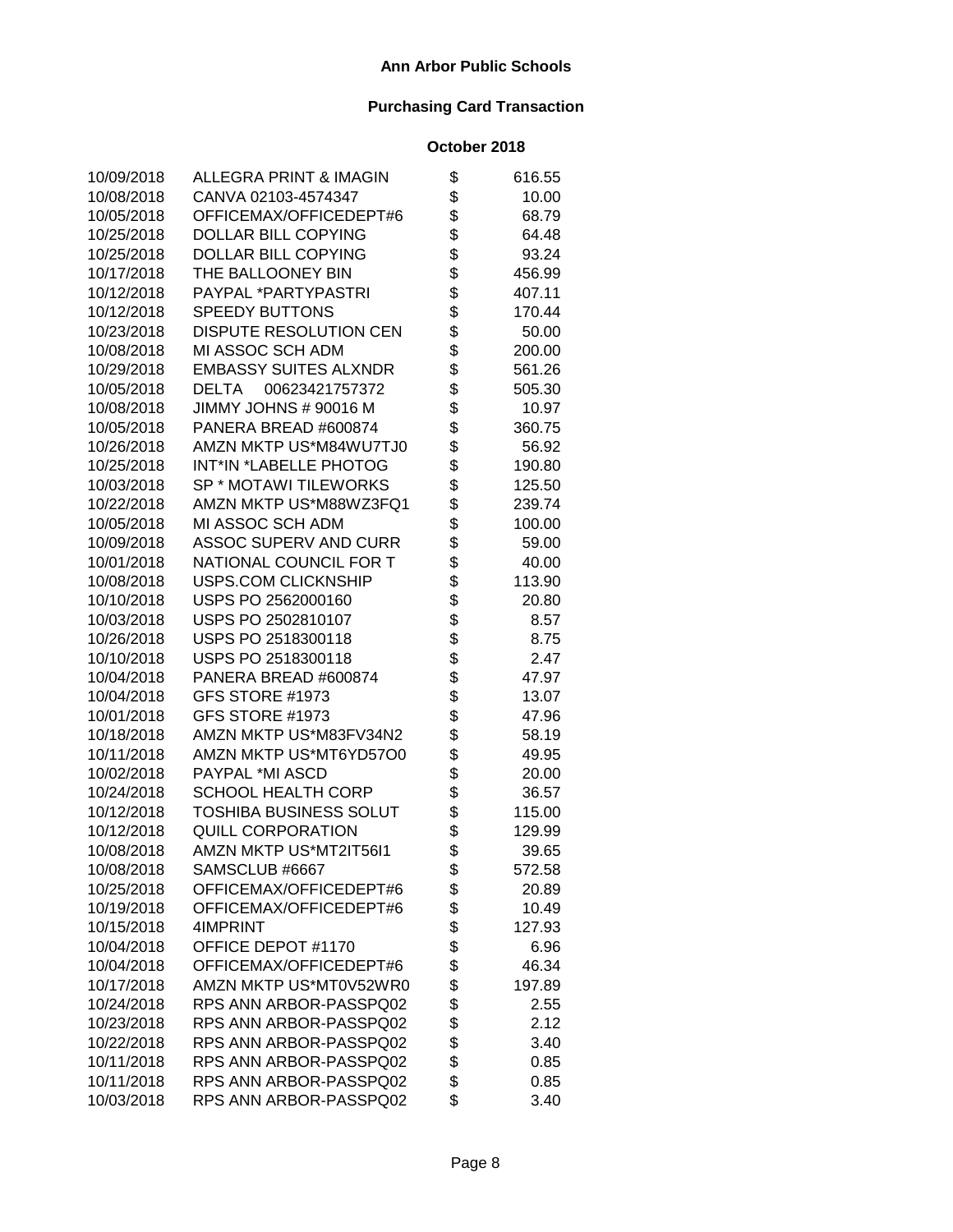| 10/09/2018 | <b>MSBO</b>                       | \$     | 160.00    |
|------------|-----------------------------------|--------|-----------|
| 10/08/2018 | HOLIDAY INN GRAND RAPI            | \$     | 170.04    |
| 10/08/2018 | 60147 - RENAISSANCE CT            | \$     | 20.00     |
| 10/08/2018 | 60147 - RENAISSANCE CT            | \$     | 20.00     |
| 10/29/2018 | MI ASSOC SCH ADM                  | \$     | 225.00    |
| 10/22/2018 | RADISSON HOTELS #33               | -\$    | 8.26      |
| 10/19/2018 | RADISSON HOTELS #33               | \$     | 20.00     |
| 10/03/2018 | RADISSON HOTELS #33               | \$     | 155.49    |
| 10/01/2018 | <b>MSBO</b>                       | \$     | 180.00    |
| 10/11/2018 | USPS KIOSK 2502809553             | \$     | 3.95      |
| 10/29/2018 | AMZN MKTP US*M83I69EQ1            | \$     | 179.99    |
| 10/18/2018 | AMZN MKTP US*M89PD9C50            | \$     | 58.99     |
| 10/24/2018 | <b>DECKER EQUIPMENT</b>           | -\$    | 15.00     |
| 10/18/2018 | <b>DECKER EQUIPMENT</b>           | \$     | 94.90     |
| 10/15/2018 | AMZN MKTP US*MT5PL9WY2            | \$     | 109.86    |
| 10/25/2018 | <b>WILDLIFE SERVICES OF M</b>     | \$     | 240.00    |
| 10/12/2018 | WILDLIFE SERVICES OF M            | \$     | 440.00    |
| 10/12/2018 | WILDLIFE SERVICES OF M            | \$     | 290.00    |
| 10/19/2018 | EB 2ND ANNUAL SUSTAIN             | \$     | 60.00     |
| 10/11/2018 | <b>CITY OF ANN ARBOR</b>          | \$     | 26,419.27 |
| 10/10/2018 | <b>ATT*BILL PAYMENT</b>           | \$     | 191.48    |
| 10/18/2018 | <b>CITY OF ANN ARBOR</b>          | \$     | 46,962.73 |
| 10/18/2018 | <b>CITY OF ANN ARBOR</b>          | \$     | 9,500.07  |
| 10/11/2018 | <b>CITY OF ANN ARBOR</b>          | \$     | 2,223.61  |
| 10/02/2018 | <b>CITY OF ANN ARBOR</b>          | \$     | 34,607.54 |
| 10/02/2018 | <b>CITY OF ANN ARBOR</b>          | \$     | 10,270.74 |
| 10/01/2018 | <b>CITY OF ANN ARBOR</b>          | \$     | 4,432.98  |
| 10/01/2018 | <b>CITY OF ANN ARBOR</b>          | \$     | 5.67      |
| 10/01/2018 | <b>CITY OF ANN ARBOR</b>          | \$     | 11,748.18 |
| 10/09/2018 | <b>CITY OF ANN ARBOR</b>          | \$     | 7,669.72  |
| 10/31/2018 | THERMALNETICS, INC.               | \$     | 792.00    |
| 10/31/2018 | <b>MADISON ELECTRIC COMPA</b>     | \$     | 563.50    |
| 10/30/2018 | <b>SWEETWATER SOUND</b>           | \$     | 43.86     |
| 10/30/2018 | <b>MADISON ELECTRIC COMPA</b>     | \$     | 26.10     |
| 10/25/2018 | <b>MADISON ELECTRIC COMPA</b>     | \$     | 143.35    |
| 10/24/2018 | <b>CAPP USA</b>                   | \$     | 95.08     |
| 10/23/2018 | THERMALNETICS, INC.               | ሖ<br>Φ | 792.00    |
| 10/22/2018 | <b>GRAINGER</b>                   | \$     | 95.56     |
| 10/19/2018 | DJ CONLEY ASSOCIATES I            | \$     | 796.98    |
| 10/18/2018 | <b>MADISON ELECTRIC COMPA</b>     | \$     | 917.53    |
| 10/16/2018 | <b>MADISON ELECTRIC COMPA</b>     | \$     | 130.00    |
| 10/15/2018 | TRANE SUPPLY-113416               | \$     | 160.56    |
| 10/15/2018 | <b>AUTO DOOR HARDWARE</b>         | \$     | 476.32    |
| 10/12/2018 | <b>BOILERS CONTROLS &amp; EQU</b> | \$     | 178.41    |
| 10/12/2018 | <b>GROSS ELECTRIC INC AA</b>      | \$     | 32.63     |
| 10/11/2018 | <b>MADISON ELECTRIC COMPA</b>     | \$     | 990.91    |
| 10/09/2018 | <b>RESTROOM STRATEGIC RES</b>     | \$     | 62.58     |
| 10/08/2018 | NATIONAL ENERGY CONTRO            | \$     | 1,589.32  |
| 10/08/2018 | <b>MADISON ELECTRIC COMPA</b>     | \$     | 155.36    |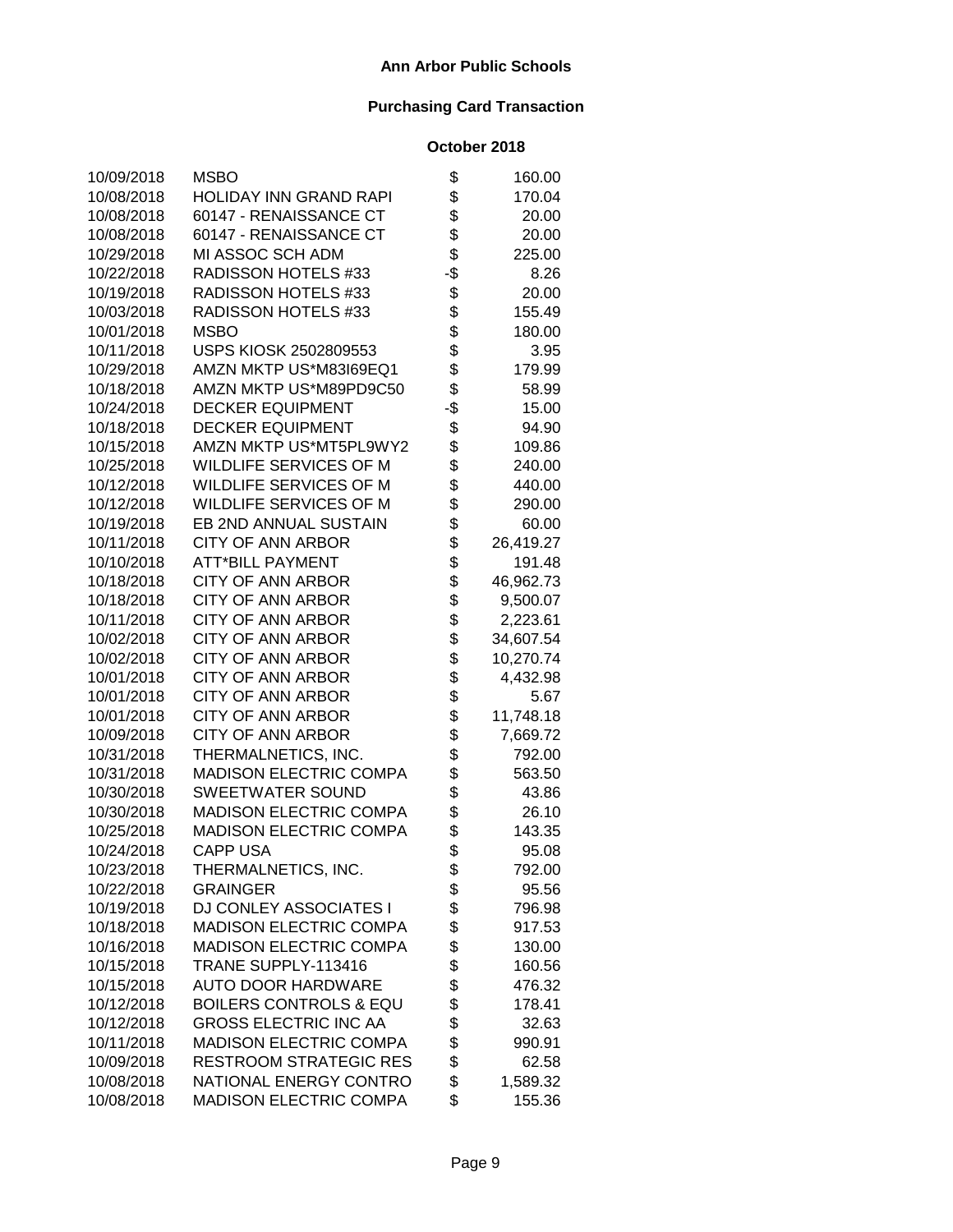| 10/05/2018 | BEHLER YOUNG COMPANY A            | \$<br>200.74   |
|------------|-----------------------------------|----------------|
| 10/05/2018 | <b>MADISON ELECTRIC COMPA</b>     | \$<br>153.71   |
| 10/04/2018 | DOWNRIVER REFRIG SUP C            | \$<br>244.51   |
| 10/04/2018 | <b>MADISON ELECTRIC COMPA</b>     | \$<br>157.04   |
| 10/03/2018 | <b>SWEETWATER SOUND</b>           | \$<br>2,910.90 |
| 10/03/2018 | YOUNG SUPPLY CO - ANN             | \$<br>198.20   |
| 10/17/2018 | PODS OF DETROIT                   | \$<br>169.00   |
| 10/15/2018 | PODS OF DETROIT                   | \$<br>1,322.00 |
| 10/04/2018 | MI RENTAL WIXOM                   | \$<br>663.50   |
| 10/03/2018 | <b>SS STORAGE - ANN ARBOR</b>     | \$<br>158.00   |
| 10/31/2018 | AMZN MKTP US*M80GN5181            | \$<br>110.03   |
| 10/31/2018 | <b>MADISON ELECTRIC COMPA</b>     | \$<br>30.20    |
| 10/30/2018 | AMZN MKTP US*M87NU41F2            | \$<br>5.76     |
| 10/29/2018 | AMZN MKTP US*M83LX3AT1            | \$<br>6.76     |
| 10/25/2018 | <b>GRAINGER</b>                   | \$<br>63.54    |
| 10/25/2018 | AMZN MKTP US*M80NH4T02            | \$<br>13.44    |
| 10/25/2018 | <b>BAY STATE ALARM SEC</b>        | \$<br>1,053.42 |
| 10/24/2018 | <b>GRAINGER</b>                   | \$<br>306.01   |
| 10/24/2018 | <b>GRAINGER</b>                   | \$<br>190.62   |
| 10/23/2018 | <b>MADISON ELECTRIC COMPA</b>     | \$<br>223.80   |
| 10/23/2018 | AMZN MKTP US*M85LK9ZC1            | \$<br>24.99    |
| 10/23/2018 | <b>MADISON ELECTRIC COMPA</b>     | \$<br>13.36    |
| 10/22/2018 | MADISON ELECTRIC COMPA            | \$<br>101.92   |
| 10/22/2018 | <b>STADIUM HARDWARE</b>           | \$<br>12.77    |
| 10/22/2018 | <b>FINGERLE LUMBER CO</b>         | \$<br>76.73    |
| 10/19/2018 | <b>HITT MARKING DEVICES</b>       | \$<br>22.90    |
| 10/19/2018 | THE HOME DEPOT #2721              | \$<br>46.00    |
| 10/19/2018 | <b>STADIUM HARDWARE</b>           | \$<br>16.47    |
| 10/19/2018 | <b>BOILERS CONTROLS &amp; EQU</b> | \$<br>33.26    |
| 10/18/2018 | <b>GRAINGER</b>                   | \$<br>36.79    |
| 10/18/2018 | <b>GRAINGER</b>                   | \$<br>195.80   |
| 10/18/2018 | <b>GRAINGER</b>                   | \$<br>75.84    |
| 10/18/2018 | <b>MADISON ELECTRIC COMPA</b>     | \$<br>246.96   |
| 10/17/2018 | <b>FINGERLE LUMBER CO</b>         | \$<br>91.80    |
| 10/17/2018 | <b>STADIUM HARDWARE</b>           | \$<br>21.73    |
| 10/17/2018 | <b>FINGERLE LUMBER CO</b>         | \$<br>166.78   |
| 10/17/2018 | <b>MADISON ELECTRIC COMPA</b>     | \$<br>135.30   |
| 10/16/2018 | OFFICEMAX/OFFICEDEPT#6            | \$<br>47.98    |
| 10/16/2018 | <b>STADIUM HARDWARE</b>           | \$<br>3.00     |
| 10/15/2018 | <b>FINGERLE LUMBER CO</b>         | \$<br>758.00   |
| 10/15/2018 | <b>MADISON ELECTRIC COMPA</b>     | \$<br>159.39   |
| 10/11/2018 | <b>GRAINGER</b>                   | \$<br>90.69    |
| 10/10/2018 | <b>GRAINGER</b>                   | \$<br>100.56   |
| 10/10/2018 | <b>MADISON ELECTRIC COMPA</b>     | \$<br>139.52   |
| 10/10/2018 | <b>MADISON ELECTRIC COMPA</b>     | \$<br>68.44    |
| 10/09/2018 | <b>MADISON ELECTRIC COMPA</b>     | \$<br>38.90    |
| 10/05/2018 | BEHLER YOUNG COMPANY A            | \$<br>125.00   |
| 10/05/2018 | <b>LEOS CONEY ISLAND #25</b>      | \$<br>21.33    |
| 10/05/2018 | <b>SIGNS BY TOMORROW</b>          | \$<br>197.80   |
|            |                                   |                |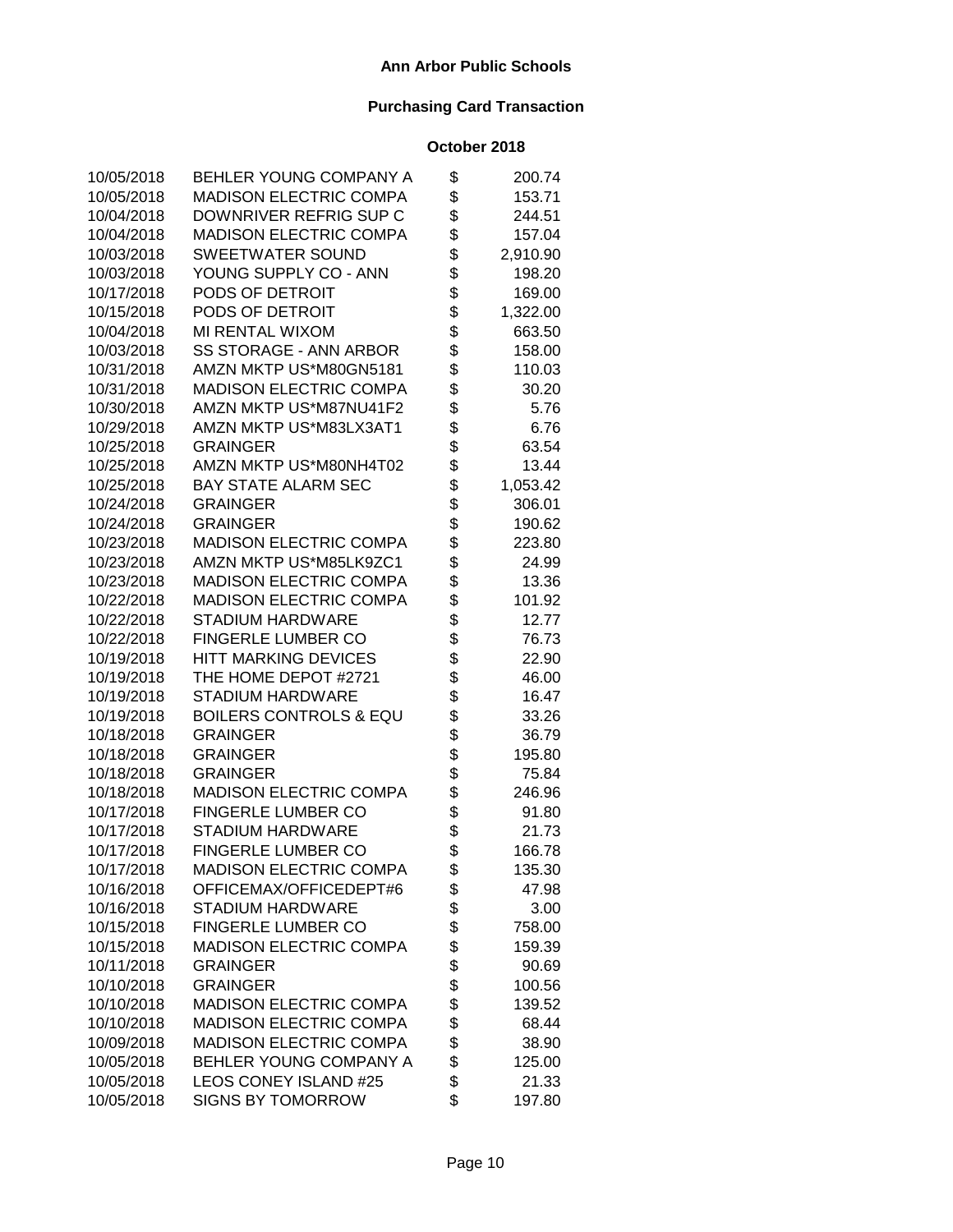| 10/05/2018 | <b>MCNAUGHTON MCKAY ELECT</b>     | \$       | 27.76    |
|------------|-----------------------------------|----------|----------|
| 10/04/2018 | <b>STADIUM HARDWARE</b>           | \$       | 17.33    |
| 10/04/2018 | <b>MADISON ELECTRIC COMPA</b>     | \$       | 20.09    |
| 10/03/2018 | <b>BOILERS CONTROLS &amp; EQU</b> | \$       | 76.99    |
| 10/03/2018 | <b>BAY STATE ALARM SEC</b>        | \$       | 1,327.44 |
| 10/03/2018 | <b>MADISON ELECTRIC COMPA</b>     | \$       | 72.86    |
| 10/03/2018 | <b>MADISON ELECTRIC COMPA</b>     | \$       | 44.96    |
| 10/02/2018 | BEHLER YOUNG COMPANY A            | \$       | 449.50   |
| 10/02/2018 | <b>MADISON ELECTRIC COMPA</b>     | \$       | 11.99    |
| 10/01/2018 | <b>STADIUM HARDWARE</b>           | \$       | 43.94    |
| 10/03/2018 | <b>GRAINGER</b>                   | \$       | 318.02   |
| 10/29/2018 | MICHIGAN GREEN CABS               | \$\$     | 24.00    |
| 10/26/2018 | SPEEDWAY 5002                     |          | 999.90   |
| 10/25/2018 | USPS PO 2502820113                |          | 13.45    |
| 10/08/2018 | <b>VARIDESK</b>                   | \$       | 450.00   |
| 10/04/2018 | MAILCHIMP *MONTHLY                | \$       | 20.00    |
| 10/01/2018 | FACEBK *CSPBZGNLT2                | \$       | 9.00     |
| 10/08/2018 | AMZN MKTP US*MT59M3282            | \$       | 52.81    |
| 10/31/2018 | <b>HURON ASHLEY PARKING L</b>     | \$       | 3.50     |
| 10/29/2018 | <b>SHERATON</b>                   | \$       | 770.84   |
| 10/23/2018 | SHANTY CREEK RESORTS -            | \$       | 148.48   |
| 10/23/2018 | <b>SHANTY CREEK RESORTS -</b>     | \$       | 148.48   |
| 10/22/2018 | NATIONAL SCHOOL BOARD             | \$       | 715.00   |
| 10/22/2018 | MCDONALD'S F3711                  | \$       | 3.49     |
| 10/18/2018 | TST* SPIKES KEG O'NAIL            | \$       | 15.80    |
| 10/16/2018 | <b>DELTA</b><br>00623448913426    | \$       | 322.40   |
| 10/15/2018 | AMERICAN ASSOC OF SCHO            | \$       | 910.00   |
| 10/10/2018 | <b>DELTA</b><br>00623435968794    | \$       | 530.40   |
| 10/03/2018 | <b>MICHIGAN ASSOCIATION O</b>     | \$       | 315.00   |
| 10/03/2018 | <b>MICHIGAN ASSOCIATION O</b>     | \$       | 315.00   |
| 10/03/2018 | MICHIGAN ASSOCIATION O            | \$       | 315.00   |
| 10/02/2018 | <b>FERRIS STATE UNIVERSIT</b>     | \$       | 100.00   |
| 10/24/2018 | USPS PO 2502800106                | \$<br>\$ | 7.20     |
| 10/23/2018 | USPS PO 2502800106                |          | 27.70    |
| 10/22/2018 | USPS PO 2502800106                | \$       | 7.20     |
| 10/17/2018 | USPS PO 2502800106                | \$       | 6.70     |
| 10/15/2018 | FEDEX 783202277798                | \$       | 7.85     |
| 10/15/2018 | FEDEX 783202351070                | \$       | 7.85     |
| 10/10/2018 | USPS PO 2502800106                | \$       | 6.70     |
| 10/08/2018 | FEDEX 783106672149                | \$       | 26.58    |
| 10/22/2018 | <b>INDEED</b>                     | \$       | 500.28   |
| 10/02/2018 | <b>INDEED</b>                     | \$       | 175.41   |
| 10/01/2018 | AMZN MKTP US*MT2BP7MV1            | \$       | 69.99    |
| 10/03/2018 | PIZZA HOUSE - ANN ARBO            | \$       | 118.76   |
| 10/12/2018 | OFFICEMAX/OFFICEDEPT#6            | \$       | 264.50   |
| 10/12/2018 | OFFICEMAX/OFFICEDEPT#6            | \$       | 14.45    |
| 10/30/2018 | MI ASSOC SCH ADM                  | \$       | 435.00   |
| 10/19/2018 | <b>COURTYARD BY MARRIOTT</b>      | \$       | 148.05   |
| 10/12/2018 | LLE*HILLIARD CITY SCHO            | \$       | 50.00    |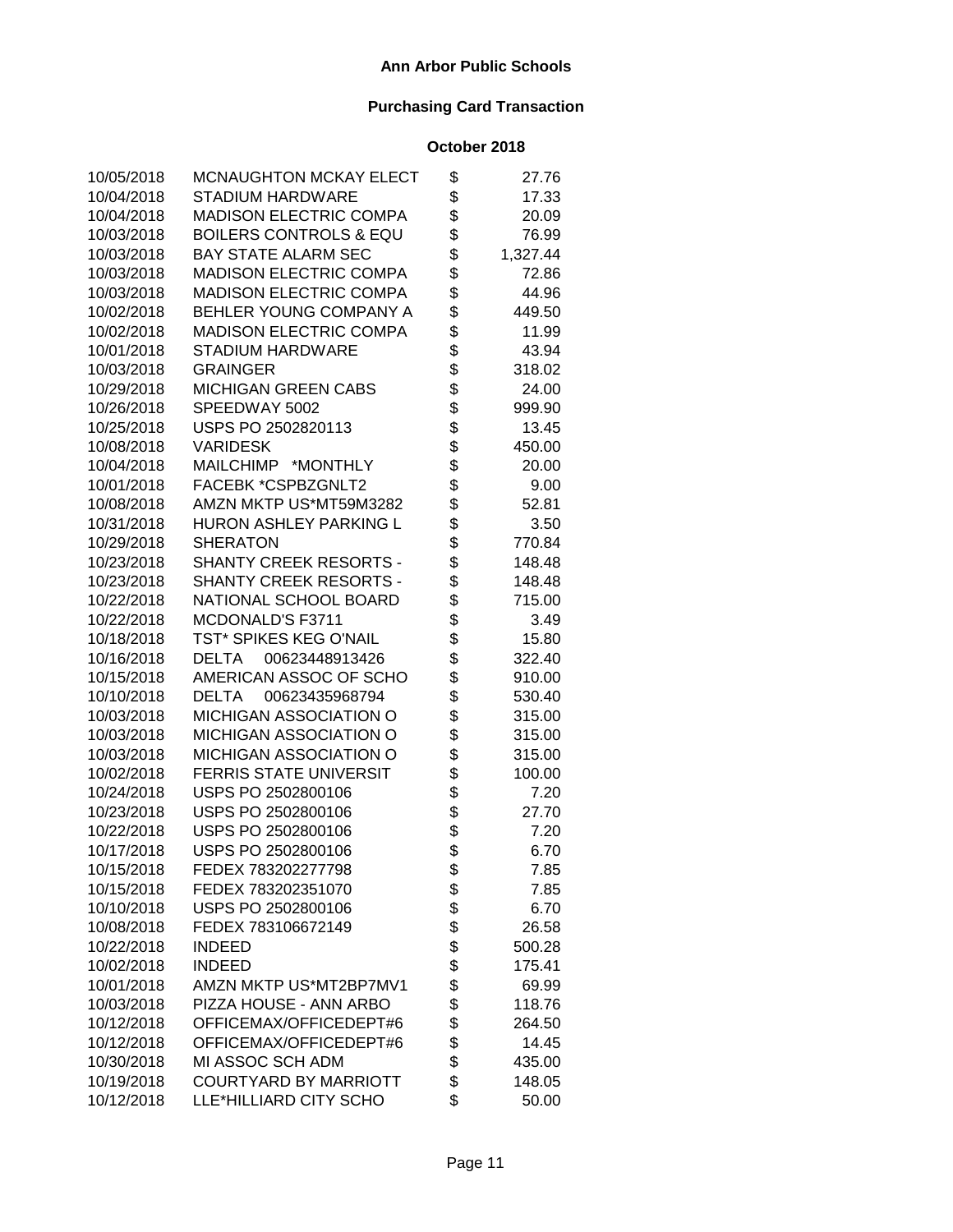| 10/11/2018 | DECODE DETROIT                   | \$  | 150.00 |
|------------|----------------------------------|-----|--------|
| 10/23/2018 | FEDEX 452709882                  | \$  | 15.83  |
| 10/03/2018 | <b>AMAZON WEB SERVICES</b>       | \$  | 5.25   |
| 10/16/2018 | <b>CRUCIAL.COM</b>               | \$  | 62.99  |
| 10/30/2018 | PTOUCHDIRECT.COM                 | \$  | 47.92  |
| 10/11/2018 | OFFICEMAX/OFFICEDEPT#6           | \$  | 33.40  |
| 10/23/2018 | <b>FS *PARK BENCH</b>            | \$  | 250.00 |
| 10/08/2018 | SQ *SQ *FIFE-PEARCE EL           | \$  | 383.41 |
| 10/31/2018 | <b>MIAAA MEMBERSHIP</b>          | \$  | 114.40 |
| 10/31/2018 | <b>MIAAA MEMBERSHIP</b>          | \$  | 161.20 |
| 10/01/2018 | <b>TOBY'S INSTRUMENT SHOP</b>    | \$  | 68.00  |
| 10/09/2018 | COTTAGE INN PIZZA - AN           | \$  | 55.95  |
| 10/31/2018 | AMZN MKTP US*M81AD81R1           | \$  | 59.99  |
| 10/15/2018 | <b>AMZN MKTP US</b>              | -\$ | 12.99  |
| 10/10/2018 | <b>AMZN MKTP US</b>              | -\$ | 12.99  |
| 10/03/2018 | <b>STADIUM HARDWARE</b>          | \$  | 55.92  |
| 10/01/2018 | <b>BSN SPORTS LLC</b>            | \$  | 586.99 |
| 10/12/2018 | WRISTBAND.COM                    | \$  | 195.80 |
| 10/22/2018 | <b>BEDFORD VALLEY PRO SHO</b>    | \$  | 116.00 |
| 10/18/2018 | <b>BIGTEAMS</b>                  | \$  | 200.00 |
| 10/15/2018 | <b>QUILL CORPORATION</b>         | \$  | 12.77  |
| 10/02/2018 | INT*IN *BIGTEAMS LLC             | \$  | 495.00 |
| 10/01/2018 | AMZN MKTP US*MT7AA6MU0           | \$  | 24.01  |
| 10/22/2018 | MICHIGAN SCHOOL COUNSE           | \$  | 245.00 |
| 10/08/2018 | <b>DELTA</b><br>00623422261744   | \$  | 942.40 |
| 10/08/2018 | <b>ACTFL AMRCN CNCL TCHNG</b>    | \$  | 255.00 |
| 10/16/2018 | AMWAY GRAND PLAZA HOTE           | \$  | 346.62 |
| 10/16/2018 | AMWAY GRAND PLAZA HOTE           | \$  | 346.62 |
| 10/16/2018 | AMWAY GRAND PLAZA HOTE           | \$  | 346.62 |
| 10/16/2018 | AMWAY GRAND PLAZA HOTE           | \$  | 346.62 |
| 10/05/2018 | PAYPAL *JERUSALEMED              | \$  | 350.00 |
| 10/19/2018 | RPS ANN ARBOR 415 WQPS           | \$  | 4.00   |
| 10/15/2018 | RPS ANN ARBOR-METERQ02           | \$  | 2.25   |
| 10/09/2018 | UNITED WAY OF WASHTENA           | \$  | 40.00  |
| 10/01/2018 | A2YCHAMBERORG                    | \$  | 65.00  |
| 10/24/2018 | STICKERGIANT.COM                 | \$  | 219.26 |
| 10/19/2018 | PEOPLE'S FOOD COOP               | \$  | 6.68   |
| 10/30/2018 | SIGNREQUEST.COM                  | \$  | 8.00   |
| 10/22/2018 | <b>SIGNUPGENIUS</b>              | \$  | 49.99  |
| 10/01/2018 | SIGNREQUEST.COM                  | \$  | 8.00   |
| 10/03/2018 | <b>PUNCHBOWL</b>                 | \$  | 83.88  |
| 10/01/2018 | CANVA 02096-3950156              | \$  | 20.00  |
| 10/08/2018 | USPS PO 2502820113               | \$  | 150.00 |
| 10/24/2018 | <b>MICHIGAN RECREATION &amp;</b> | \$  | 400.00 |
| 10/01/2018 | <b>MICHIGAN RECREATION &amp;</b> | \$  | 50.00  |
| 10/26/2018 | PAYPAL *MIRSA                    | \$  | 85.00  |
| 10/22/2018 | MAILCHIMP *MONTHLY               | \$  | 180.00 |
| 10/01/2018 | FACEBK *QYHMMHEPQ2               | \$  | 20.33  |
| 10/22/2018 | ROLLING HILLS                    | \$  | 36.00  |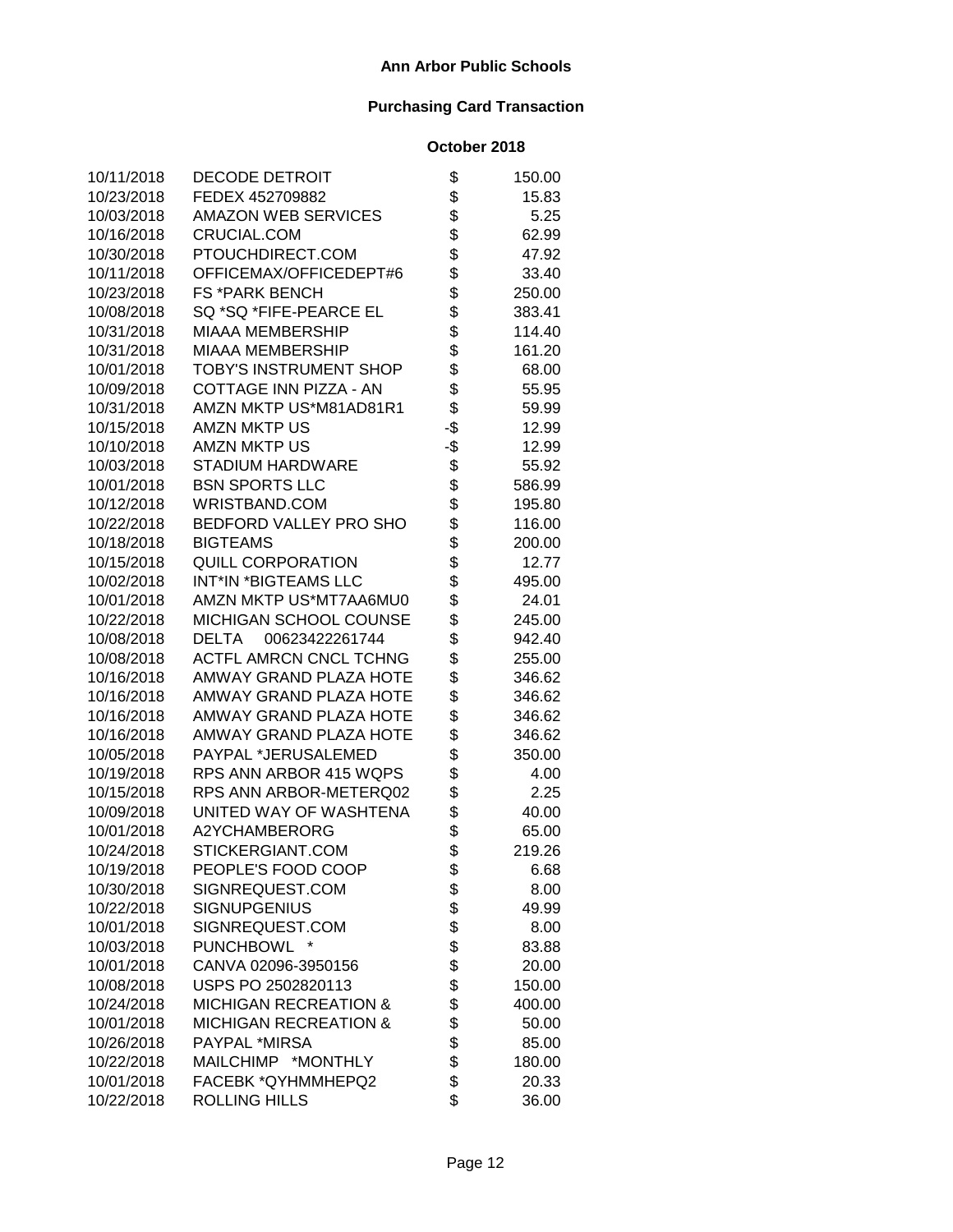| 10/22/2018 | ROLLING HILLS                      | \$<br>78.00    |
|------------|------------------------------------|----------------|
| 10/08/2018 | <b>U-HAUL STATE ST CTR</b>         | \$<br>62.22    |
| 10/08/2018 | <b>U-HAUL STATE ST CTR</b>         | \$<br>615.30   |
| 10/01/2018 | <b>U-HAUL STATE ST CTR</b>         | \$<br>615.30   |
| 10/22/2018 | SQ *SQ *THE LUNCH ROOM             | \$<br>210.00   |
| 10/22/2018 | <b>WIARD'S ORCHARDS INC</b>        | \$<br>17.94    |
| 10/22/2018 | GFS STORE #1973                    | \$<br>26.37    |
| 10/15/2018 | KROGER #688                        | \$<br>32.01    |
| 10/26/2018 | MEIJER INC #72<br>Q <sub>01</sub>  | \$<br>68.40    |
| 10/22/2018 | MEIJER INC #72<br>Q <sub>01</sub>  | \$<br>59.42    |
| 10/22/2018 | MEIJER INC #032<br>Q <sub>01</sub> | \$<br>38.44    |
| 10/15/2018 | Q <sub>01</sub><br>MEIJER INC #64  | \$<br>40.70    |
| 10/11/2018 | MEIJER INC #72<br>Q <sub>01</sub>  | \$<br>81.13    |
| 10/08/2018 | TARGET<br>00006346                 | \$<br>48.00    |
| 10/04/2018 | MEIJER INC #72<br>Q <sub>01</sub>  | \$<br>44.33    |
| 10/03/2018 | PARTY CITY 4111                    | \$<br>47.40    |
| 10/02/2018 | TARGET<br>00006346                 | \$<br>43.94    |
| 10/26/2018 | WWW.NORTHERNSAFETY.COM             | \$<br>34.27    |
| 10/29/2018 | <b>MILAN ACE HDWE</b>              | \$<br>4.99     |
| 10/26/2018 | WWW.NORTHERNSAFETY.COM             | \$<br>34.27    |
| 10/24/2018 | <b>MILAN ACE HDWE</b>              | \$<br>9.99     |
| 10/16/2018 | <b>MOSHI</b>                       | \$<br>17.95    |
| 10/15/2018 | AMZN MKTP US*MT31Q7IH0             | \$<br>16.57    |
| 10/26/2018 | WWW.NORTHERNSAFETY.COM             | \$<br>34.27    |
| 10/26/2018 | WWW.NORTHERNSAFETY.COM             | \$<br>34.26    |
| 10/26/2018 | WWW.NORTHERNSAFETY.COM             | \$<br>34.27    |
| 10/25/2018 | <b>SHELL OIL 574417261QPS</b>      | \$<br>35.00    |
| 10/18/2018 | SHELL OIL 574417261QPS             | \$<br>50.00    |
| 10/15/2018 | ACE BARNES HARDWARE                | \$<br>13.99    |
| 10/12/2018 | <b>WASHTENAW DAIRY</b>             | \$<br>210.00   |
| 10/11/2018 | <b>SHELL OIL 574417261QPS</b>      | \$<br>45.00    |
| 10/08/2018 | KROGER #688                        | \$<br>206.00   |
| 10/05/2018 | <b>SHELL OIL 574417261QPS</b>      | \$<br>25.00    |
| 10/04/2018 | <b>SHELL OIL 574417261QPS</b>      | \$<br>50.00    |
| 10/26/2018 | WWW.NORTHERNSAFETY.COM             | \$<br>34.25    |
| 10/22/2018 | GFS STORE #1973                    | \$<br>48.95    |
| 10/26/2018 | AMZN MKTP US*M87RX3JU1             | \$<br>22.49    |
| 10/31/2018 | AMZN MKTP US*M81VL0PZ2             | \$<br>5.66     |
| 10/31/2018 | <b>ACT*USTA TEAMTNS</b>            | \$<br>9.00     |
| 10/31/2018 | <b>ACT*USTA TEAMTNS</b>            | \$<br>3.00     |
| 10/30/2018 | <b>ACT*USTA TEAMTNS</b>            | \$<br>15.00    |
| 10/31/2018 | <b>RESTAURANT EQUIPPERS I</b>      | \$<br>3,826.45 |
| 10/31/2018 | <b>RESTAURANT EQUIPPERS I</b>      | \$<br>310.32   |
| 10/23/2018 | <b>JACKSON SERVICE COMPAN</b>      | \$<br>673.00   |
| 10/23/2018 | <b>JACKSON SERVICE COMPAN</b>      | \$<br>872.00   |
| 10/19/2018 | <b>JACKSON SERVICE COMPAN</b>      | \$<br>196.00   |
| 10/16/2018 | <b>MADISON ELECTRIC COMPA</b>      | \$<br>261.15   |
| 10/11/2018 | JACKSON SERVICE COMPAN             | \$<br>399.00   |
| 10/02/2018 | JACKSON SERVICE COMPAN             | \$<br>665.00   |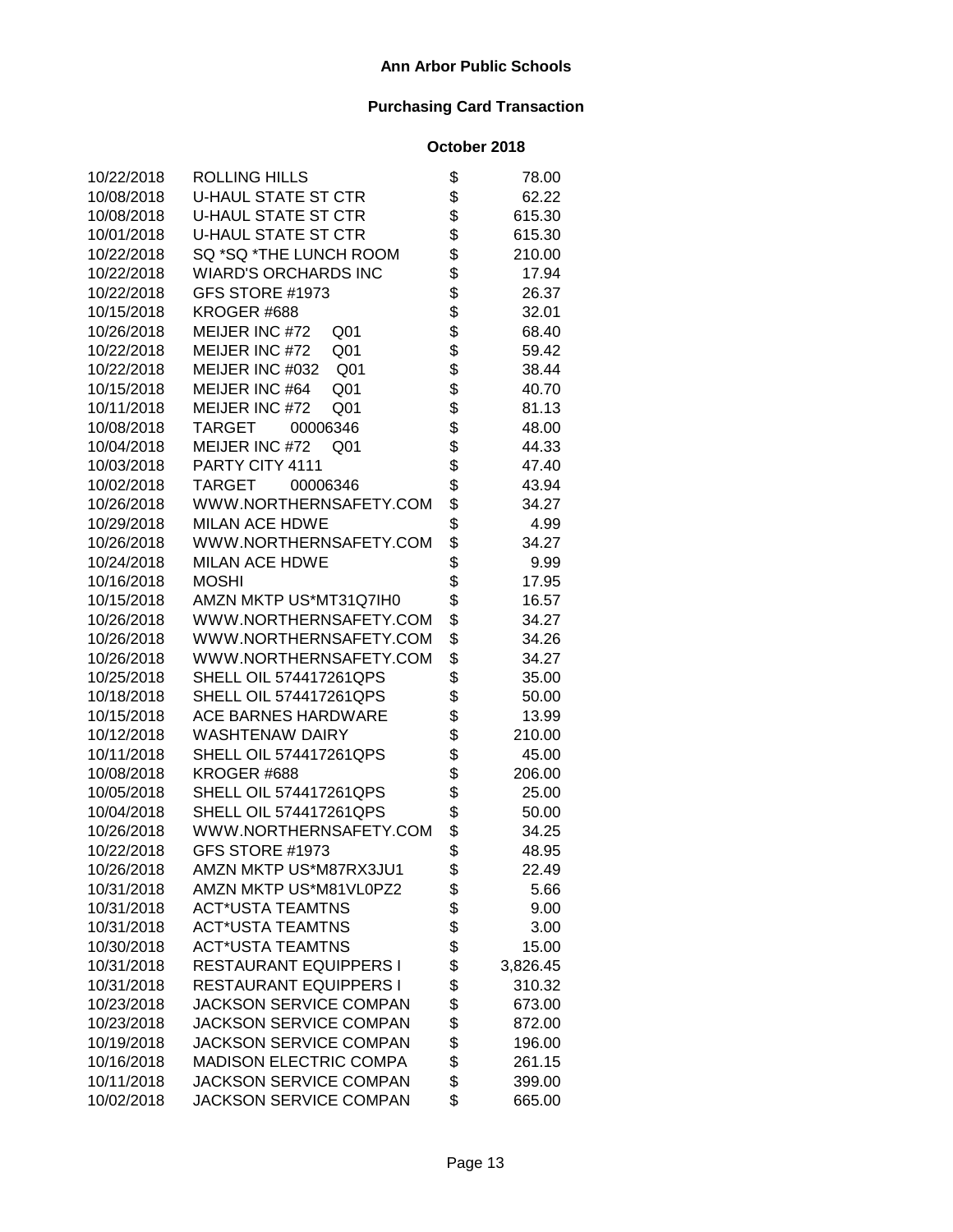| 10/02/2018 | <b>JACKSON SERVICE COMPAN</b>      | \$  | 196.00   |
|------------|------------------------------------|-----|----------|
| 10/02/2018 | <b>JACKSON SERVICE COMPAN</b>      | \$  | 1,818.50 |
| 10/11/2018 | <b>JACKSON SERVICE COMPAN</b>      | \$  | 459.00   |
| 10/03/2018 | <b>JACKSON SERVICE COMPAN</b>      | \$  | 176.50   |
| 10/18/2018 | USPS PO 2502800106                 | \$  | 500.00   |
| 10/30/2018 | <b>ARC - MI MADISON HGTS</b>       | \$  | 83.33    |
| 10/19/2018 | OFFICEMAX/OFFICEDEPT#6             | \$  | 146.15   |
| 10/31/2018 | MICHIGAN AFTER SCHOOL              | \$  | 297.00   |
| 10/18/2018 | <b>MICHIGAN AEYC</b>               | \$  | 79.00    |
| 10/18/2018 | <b>MICHIGAN AEYC</b>               | \$  | 79.00    |
| 10/18/2018 | <b>MICHIGAN AEYC</b>               | \$  | 79.00    |
| 10/18/2018 | <b>MICHIGAN AEYC</b>               | \$  | 79.00    |
| 10/05/2018 | WASHTENAWCHILDREN.ORG              | \$  | 70.00    |
| 10/11/2018 | <b>MASTER TECH APPLIANCE</b>       | \$  | 69.00    |
| 10/31/2018 | MEIJER INC #64<br>Q <sub>01</sub>  | \$  | 6.76     |
| 10/29/2018 | MEIJER INC #173<br>Q <sub>01</sub> | \$  | 1.18     |
| 10/25/2018 | Q <sub>01</sub><br>MEIJER INC #64  | \$  | 1,046.84 |
| 10/25/2018 | MEIJER INC #027<br>Q <sub>01</sub> | \$  | 169.13   |
| 10/25/2018 | MEIJER INC #027<br>Q <sub>01</sub> | \$  | 215.97   |
| 10/25/2018 | MEIJER INC #027<br>Q <sub>01</sub> | -\$ | 30.96    |
| 10/12/2018 | Q <sub>01</sub><br>MEIJER INC #64  | \$  | 1,440.63 |
| 10/12/2018 | MEIJER INC #027<br>Q <sub>01</sub> | \$  | 663.85   |
| 10/31/2018 | MEIJER INC #64<br>Q <sub>01</sub>  | \$  | 4.87     |
| 10/31/2018 | MEIJER INC #64<br>Q <sub>01</sub>  | \$  | 4.59     |
| 10/31/2018 | MEIJER INC #64<br>Q <sub>01</sub>  | -\$ | 4.87     |
| 10/29/2018 | MEIJER INC #173<br>Q <sub>01</sub> | \$  | 5.98     |
| 10/25/2018 | Q <sub>01</sub><br>MEIJER INC #64  | \$  | 14.99    |
| 10/25/2018 | Q <sub>01</sub><br>MEIJER INC #64  | \$  | 548.99   |
| 10/25/2018 | Q <sub>01</sub><br>MEIJER INC #027 | \$  | 5.98     |
| 10/25/2018 | Q <sub>01</sub><br>MEIJER INC #027 | \$  | 160.08   |
| 10/12/2018 | MEIJER INC #64<br>Q <sub>01</sub>  | \$  | 685.92   |
| 10/12/2018 | Q <sub>01</sub><br>MEIJER INC #027 | \$  | 124.42   |
| 10/25/2018 | MEIJER INC #64<br>Q <sub>01</sub>  | \$  | 29.99    |
| 10/25/2018 | MEIJER INC #027<br>Q <sub>01</sub> | \$  | 7.99     |
| 10/22/2018 | ABC WAREHOUSE #A16 ANN             | \$  | 479.00   |
| 10/22/2018 | ABC WAREHOUSE #A16 ANN             | \$  | 479.00   |
| 10/12/2018 | MEIJER INC #027 Q01                | \$  | 37.98    |
| 10/04/2018 | OFFICEMAX/OFFICEDEPT#6             | -\$ | 139.99   |
| 10/12/2018 | <b>JIMS AMISH STRUCTURES</b>       | \$  | 2,260.85 |
| 10/16/2018 | OHIOPRAIRIENURSERY.COM             | \$  | 60.50    |
| 10/16/2018 | INT*IN *GREAT LAKES NA             | \$  | 1,679.00 |
| 10/25/2018 | <b>WASHTENAW COUNTY ROAD</b>       | \$  | 500.00   |
| 10/09/2018 | <b>WASHTENAW COUNTY ROAD</b>       | \$  | 200.00   |
| 10/31/2018 | <b>TRAVELEX INSURANCE SER</b>      | \$  | 111.00   |
| 10/31/2018 | <b>TRAVELEX INSURANCE SER</b>      | \$  | 111.00   |
| 10/31/2018 | <b>TRAVELEX INSURANCE SER</b>      | \$  | 111.00   |
| 10/31/2018 | <b>TRAVELEX INSURANCE SER</b>      | \$  | 111.00   |
| 10/31/2018 | <b>TRAVELEX INSURANCE SER</b>      | \$  | 111.00   |
| 10/25/2018 | TRAVELEX INSURANCE SER             | \$  | 165.00   |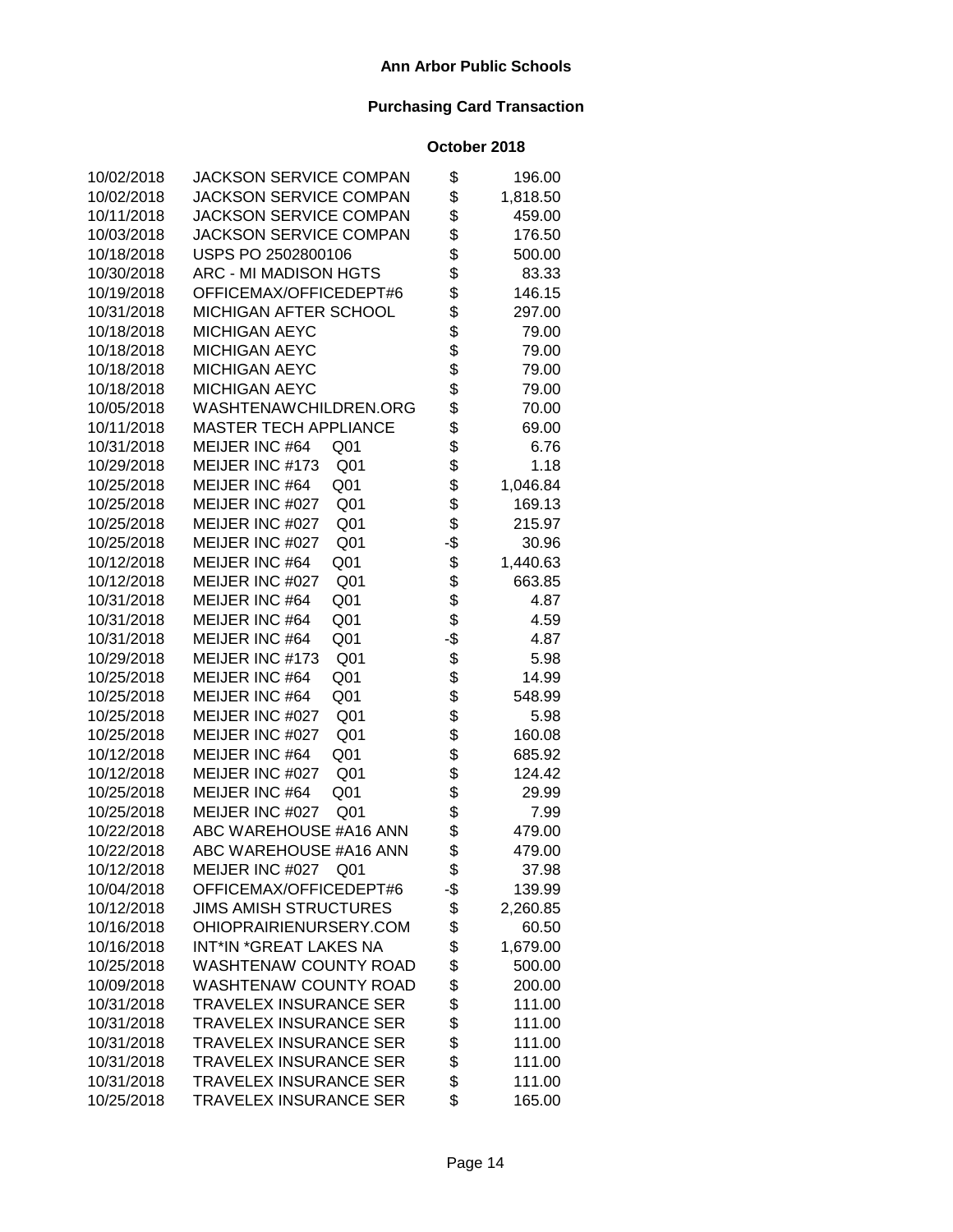| 10/25/2018 | <b>TRAVELEX INSURANCE SER</b> | \$       | 165.00 |
|------------|-------------------------------|----------|--------|
| 10/25/2018 | TRAVELEX INSURANCE SER        | \$       | 111.00 |
| 10/25/2018 | <b>TRAVELEX INSURANCE SER</b> | \$       | 111.00 |
| 10/25/2018 | <b>TRAVELEX INSURANCE SER</b> | \$       | 111.00 |
| 10/25/2018 | <b>TRAVELEX INSURANCE SER</b> | \$       | 111.00 |
| 10/25/2018 | TRAVELEX INSURANCE SER        | \$       | 111.00 |
| 10/03/2018 | ARBOR SPRINGS WATER CO        | \$       | 19.50  |
| 10/25/2018 | WPY*AIMEE KOTRBA PHD          | \$       | 169.00 |
| 10/10/2018 | WASHTENAWCHILDREN.ORG         | \$       | 70.00  |
| 10/09/2018 | PAYPAL *WASH ISD              | \$       | 20.00  |
| 10/22/2018 | <b>HILTON GARDEN INN</b>      | \$       | 194.35 |
| 10/08/2018 | DOUBLETREE HOTELS             | \$       | 450.45 |
| 10/05/2018 | THE HENRY FORD                | \$       | 350.00 |
| 10/18/2018 | USPS PO 2502800106            | \$       | 130.65 |
| 10/15/2018 | VISTAPR*VISTAPRINT.COM        | \$       | 139.26 |
| 10/12/2018 | AMAZON.COM*MT6N63720          | \$       | 206.10 |
| 10/04/2018 | AMZN MKTP US*MT8JJ9810        | \$       | 69.99  |
| 10/02/2018 | <b>HBL*HUNTER BOOTUSA</b>     | \$       | 180.00 |
| 10/23/2018 | PANERA BREAD #601105          | \$       | 45.97  |
| 10/23/2018 | KROGER #688                   | \$       | 51.81  |
| 10/09/2018 | KROGER #688                   | \$       | 37.51  |
| 10/08/2018 | JIMMY JOHNS # 90012 M         | \$       | 46.26  |
| 10/17/2018 | MARCOS PIZZA-1056             | \$       | 104.50 |
| 10/26/2018 | DIBELLA'S #104<br>Q25         | \$       | 382.92 |
| 10/18/2018 | JIMMY JOHNS # 90030 -         |          | 43.97  |
| 10/10/2018 | TARGET<br>00006346            | \$<br>\$ | 80.42  |
| 10/30/2018 | KROGER #365                   | \$       | 7.98   |
| 10/24/2018 | SAMSCLUB #6667                | \$       | 46.66  |
| 10/16/2018 | JIMMY JOHNS # 90028 -         | \$       | 35.12  |
| 10/15/2018 | DOMINO'S 1100                 | \$       | 168.99 |
| 10/11/2018 | <b>HUNGRY HOWIES 577</b>      | \$       | 64.26  |
| 10/10/2018 | AMZN MKTP US*MT8IM1U22        | \$       | 27.49  |
| 10/05/2018 | PANERA BREAD #601366          | \$       | 132.88 |
| 10/11/2018 | MEIJER INC #027<br>Q01        | \$       | 49.24  |
| 10/04/2018 | MARCOS PIZZA 1052             | \$       | 208.77 |
| 10/04/2018 | GFS STORE #0868               | \$       | 9.58   |
| 10/03/2018 | DOMINO'S 1102                 | \$       | 42.63  |
| 10/25/2018 | LITTLE CAESARS 0007 00        | \$       | 27.75  |
| 10/09/2018 | TST* THE STANDARD BIST        | \$       | 124.34 |
| 10/08/2018 | KROGER #688                   | -\$      | 15.43  |
| 10/08/2018 | TST* PALM PALACE PITTS        | \$       | 44.50  |
| 10/08/2018 | <b>SEVA RESTAURANT - ANN</b>  | \$       | 90.70  |
| 10/08/2018 | SAVA'S                        | \$       | 103.00 |
| 10/05/2018 | KROGER #688                   | \$       | 113.33 |
| 10/04/2018 | <b>ZOLA BISTRO</b>            | \$       | 111.25 |
| 10/04/2018 | <b>BUSCH'S #1035</b>          | \$       | 5.49   |
| 10/03/2018 | BRUEGGERS #3751               | \$       | 9.39   |
| 10/22/2018 | NUWAVE FISH AND CHICKE        | -\$      | 0.41   |
| 10/22/2018 | NUWAVE FISH AND CHICKE        | \$       | 44.16  |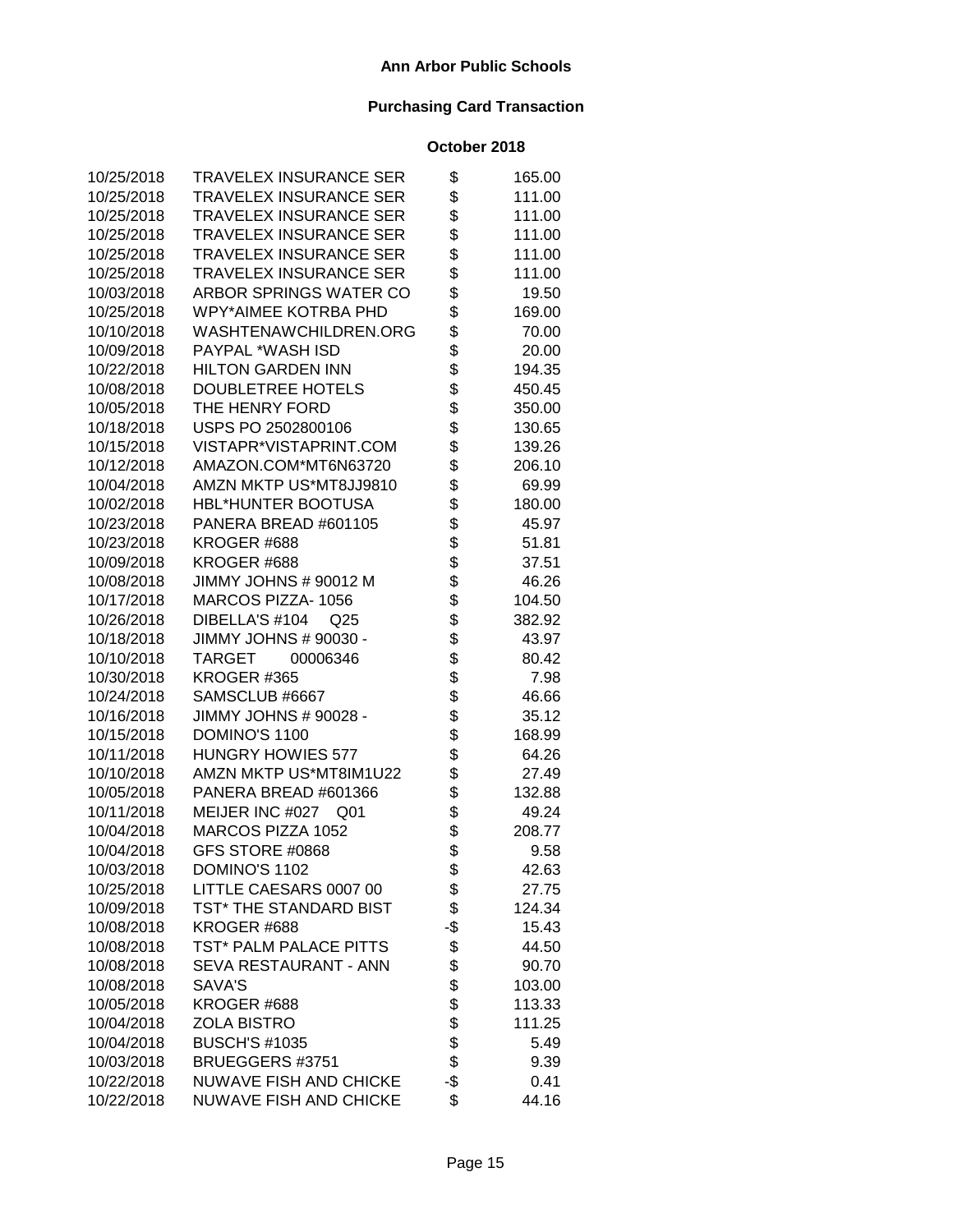| 10/22/2018 | <b>HUNGRY HOWIES 577</b>           | \$       | 31.95  |
|------------|------------------------------------|----------|--------|
| 10/12/2018 | DOMINO'S 1100                      | \$       | 59.97  |
| 10/29/2018 | MEIJER INC #027<br>Q <sub>01</sub> | \$       | 28.00  |
| 10/29/2018 | MEIJER INC #64<br>Q <sub>01</sub>  | \$       | 27.00  |
| 10/15/2018 | MEIJER INC #173<br>Q <sub>01</sub> | \$       | 45.74  |
| 10/11/2018 | LITTLE CAESARS 0007 00             | \$       | 102.00 |
| 10/10/2018 | POLLY'S #12                        | \$       | 9.00   |
| 10/01/2018 | COTTAGE INN PIZZA - AN             | \$       | 94.93  |
| 10/16/2018 | JIMMY JOHNS # 90016 M              | \$       | 120.75 |
| 10/12/2018 | PANERA BREAD #601105               | \$       | 54.88  |
| 10/04/2018 | PANERA BREAD #600874               | \$       | 63.06  |
| 10/24/2018 | ARBOR SPRINGS WATER CO             | \$       | 45.50  |
| 10/26/2018 | SAMSCLUB #6667                     | \$<br>\$ | 23.96  |
| 10/29/2018 | SAMSCLUB #6667                     |          | 8.94   |
| 10/11/2018 | MEIJER INC #173<br>Q <sub>01</sub> | \$       | 20.24  |
| 10/09/2018 | COTTAGE INN PIZZA - AN             | \$       | 34.97  |
| 10/08/2018 | MEIJER INC #173<br>Q <sub>01</sub> | \$       | 49.01  |
| 10/02/2018 | COTTAGE INN PIZZA - AN             | \$       | 87.80  |
| 10/17/2018 | <b>KEURIG GREEN MOUNTAIN</b>       | \$       | 101.13 |
| 10/15/2018 | <b>BARRY BAGELS</b>                | \$       | 43.96  |
| 10/10/2018 | REI*GREENWOODHEINEMANN             | \$       | 262.90 |
| 10/09/2018 | MICHIGAN GREEN CAB ANN             | \$       | 14.50  |
| 10/08/2018 | AMZN MKTP US*MT9IK12Y2             | \$       | 151.78 |
| 10/01/2018 | ROBERT BROOKE & ASSOCI             | \$       | 40.03  |
| 10/05/2018 | ANNARBORTSHIRTCO                   | -\$      | 34.37  |
| 10/18/2018 | AMAZON.COM*MT88Y0Y81               | \$       | 49.99  |
| 10/01/2018 | JIMMY JOHNS # 90030 -              | \$       | 313.57 |
| 10/19/2018 | AMZN MKTP US*M89SK6O50             | \$       | 12.15  |
| 10/17/2018 | AMZN MKTP US*MT7RE5YJ2             | \$       | 110.86 |
| 10/16/2018 | AMZN MKTP US*MT2YT6R50             | \$       | 22.98  |
| 10/16/2018 | SP * SIMPLEMODERN                  | \$       | 3.99   |
| 10/16/2018 | SP * SIMPLEMODERN                  | \$       | 3.99   |
| 10/15/2018 | <b>TARGET</b><br>00012856          | \$<br>\$ | 77.73  |
| 10/03/2018 | REALLY GOOD *                      |          | 253.06 |
| 10/16/2018 | AMZN MKTP US*MT8JT2RJ0             | \$       | 15.94  |
| 10/11/2018 | AMZN MKTP US*MT6XE0I32             | \$       | 148.55 |
| 10/09/2018 | AMZN MKTP US*MT4ZZ6701             | \$       | 21.90  |
| 10/08/2018 | AMZN MKTP US*MT0HW3650             | \$       | 31.99  |
| 10/08/2018 | <b>DEMCO INC</b>                   | \$       | 213.77 |
| 10/08/2018 | AMZN MKTP US*MT6SY5D20             | \$       | 7.27   |
| 10/25/2018 | UNDERGROUND PRINTING               | \$       | 457.65 |
| 10/19/2018 | <b>HOLLANDERS</b>                  | \$       | 8.00   |
| 10/19/2018 | <b>FOUND</b>                       | \$       | 88.00  |
| 10/19/2018 | RPS ANN ARBOR-METERQ02             | \$       | 1.40   |
| 10/17/2018 | CVS/PHARMACY #07137                | \$       | 13.99  |
| 10/16/2018 | <b>SHUTTERFLY</b>                  | \$       | 209.70 |
| 10/16/2018 | <b>SHUTTERFLY</b>                  | \$       | 12.59  |
| 10/09/2018 | PLUM MARKET - ANN                  | \$       | 50.00  |
| 10/08/2018 | KROGER #688                        | \$       | 47.96  |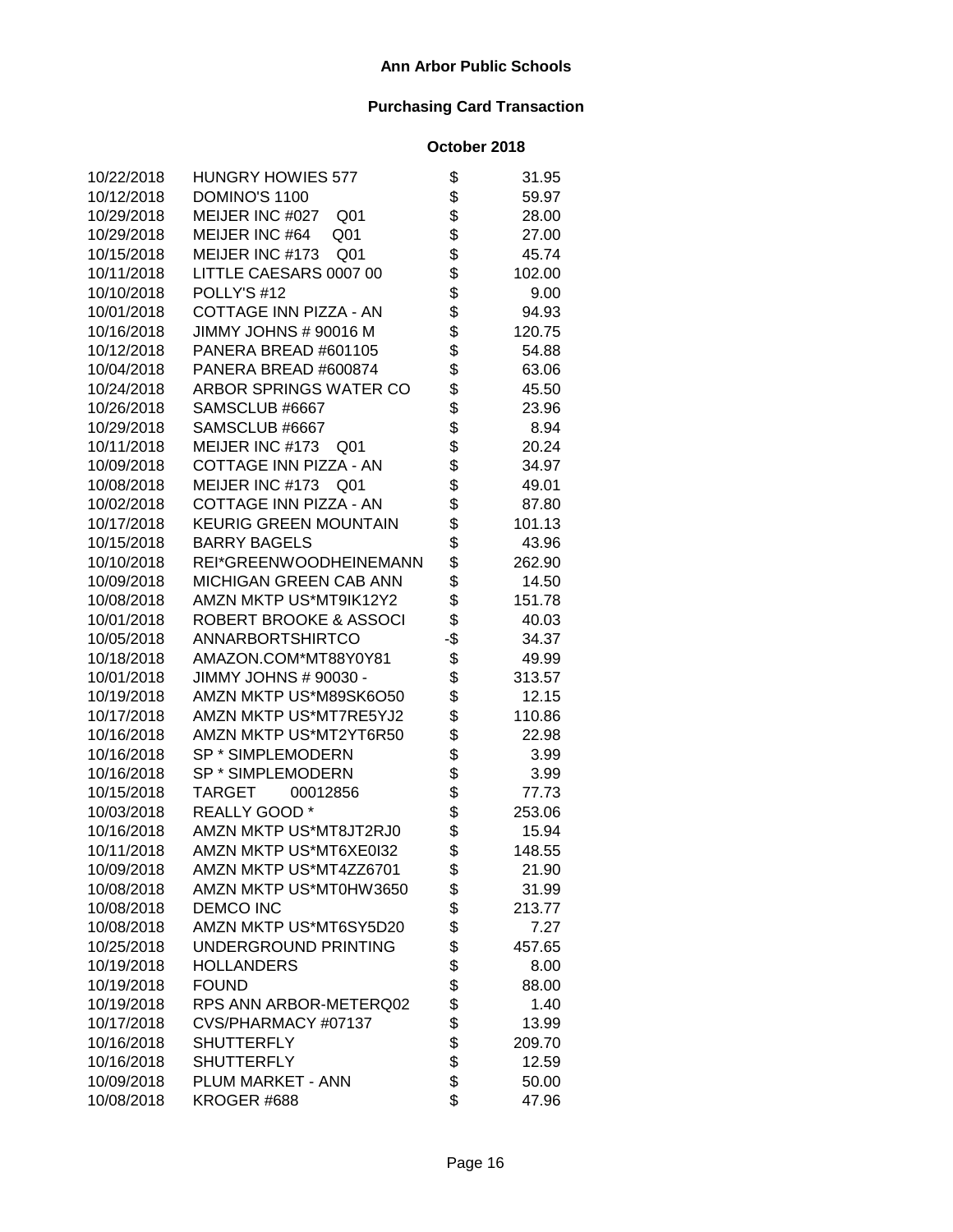| 10/08/2018 | KROGER #688                   | -\$ | 47.67  |
|------------|-------------------------------|-----|--------|
| 10/08/2018 | ACE BARNES HARDWARE           | \$  | 29.99  |
| 10/08/2018 | PARTY CITY 4111               | \$  | 23.92  |
| 10/01/2018 | UNDERGROUND PRINTING          | \$  | 318.80 |
| 10/01/2018 | <b>ACE BARNES HARDWARE</b>    | \$  | 24.98  |
| 10/01/2018 | JOANN STORES #176             | -\$ | 11.98  |
| 10/01/2018 | JOANN STORES #176             | \$  | 15.52  |
| 10/26/2018 | AMZN MKTP US*M82G42TL0        | \$  | 8.99   |
| 10/29/2018 | JOANN STORES #2003            | \$  | 8.17   |
| 10/29/2018 | THE SALVATION ARMY 31         | \$  | 34.93  |
| 10/18/2018 | <b>BMI SUPPLY</b>             | \$  | 77.01  |
| 10/05/2018 | <b>TARGET</b><br>00009225     | \$  | 26.96  |
| 10/08/2018 | AMZN MKTP US*MT41I2S92        | \$  | 16.99  |
| 10/09/2018 | TLF*NORTONS FLOWERS AN        | \$  | 191.40 |
| 10/29/2018 | MEIJER INC #64<br>Q01         | \$  | 21.78  |
| 10/15/2018 | AMZN MKTP US*MT6NT0UZ0        | \$  | 42.71  |
| 10/15/2018 | MUSIC IN MOTION, INC          | \$  | 406.00 |
| 10/02/2018 | PAYPAL *MICHIGANINT           | \$  | 450.00 |
| 10/05/2018 | <b>GALLUP PARK</b>            | \$  | 360.00 |
| 10/11/2018 | AMZN MKTP US*MT54069N2        | \$  | 147.96 |
| 10/08/2018 | <b>WEEBLY</b>                 | -\$ | 216.00 |
| 10/04/2018 | <b>WEEBLY</b>                 | \$  | 33.90  |
| 10/04/2018 | <b>WEEBLY</b>                 | \$  | 216.00 |
| 10/04/2018 | <b>WEEBLY</b>                 | \$  | 216.00 |
| 10/22/2018 | <b>BOYNE HIGHLANDS LOD</b>    | -\$ | 80.94  |
| 10/17/2018 | <b>BOYNE HIGHLANDS LOD</b>    | \$  | 80.94  |
| 10/09/2018 | <b>ENTERPRISE RENT-A-CAR</b>  | \$  | 135.01 |
| 10/09/2018 | <b>ENTERPRISE RENT-A-CAR</b>  | \$  | 147.64 |
| 10/08/2018 | UNIV MUSICAL SOCIETY          | \$  | 186.00 |
| 10/10/2018 | <b>DRI*PRINTING SERVICES</b>  | \$  | 140.90 |
| 10/31/2018 | <b>TROPICAL SMOOTHIE CAFE</b> | \$  | 10.00  |
| 10/30/2018 | CHIPOTLE 0955                 | \$  | 10.00  |
| 10/22/2018 | <b>DOLLAR TREE</b>            |     | 52.00  |
| 10/22/2018 | FIVE BELOW 570                | \$  | 154.98 |
| 10/15/2018 | <b>GIRLS GROUP</b>            | \$  | 200.00 |
| 10/26/2018 | OTC BRANDS, INC.              | -\$ | 174.72 |
| 10/04/2018 | PAYPAL *KIVA.ORG/HE           | \$  | 200.00 |
| 10/04/2018 | PAYPAL *INFO                  | \$  | 114.15 |
| 10/02/2018 | SHOPKEEP.COM INC.             | \$  | 108.00 |
| 10/18/2018 | KROGER #365                   | \$  | 4.99   |
| 10/18/2018 | SAMS CLUB #6667               | \$  | 66.37  |
| 10/18/2018 | SAMSCLUB #6667                | \$  | 59.18  |
| 10/24/2018 | <b>NMU CASHIER 2</b>          | \$  | 32.00  |
| 10/15/2018 | WWW.METROPARKS-RENT.CO        | \$  | 200.00 |
| 10/08/2018 | SNAP GEOFILTERS               | \$  | 19.67  |
| 10/03/2018 | <b>OPUSEVENT</b>              | \$  | 930.00 |
| 10/31/2018 | <b>NATIONALGEO</b>            | \$  | 120.00 |
| 10/31/2018 | USPS PO 2502820113            | \$  | 4.45   |
| 10/23/2018 | <b>MATH ASSOC AMERICA</b>     | \$  | 155.00 |